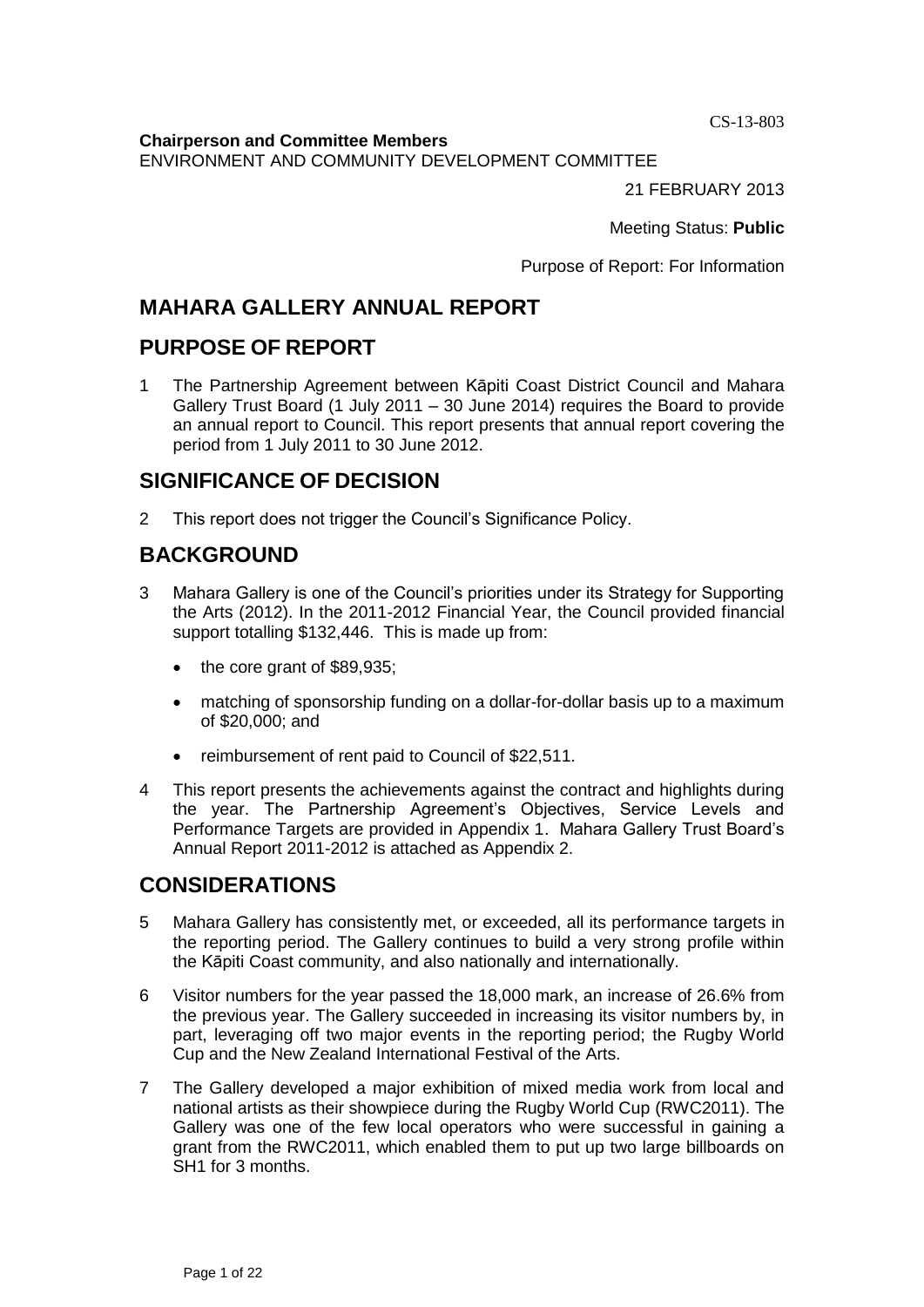- 8 For the sixth time, the Gallery was included in the prestigious New Zealand International Festival of the Arts. The gallery presented the first-ever survey show of work by the leading Māori woman artist, Robin Kahukiwa, now a Kāpiti resident. This drew favourable national attention.
- 9 In an extension to the annual Mahara Arts Review, the Gallery with significant support from the Philipp Family Foundation – ran a project entitled: "Native Habitats, Waikanae Children's Creations" working with primary school children. The projected culminated in an exhibition of the children's work and the production of a book.
- 10 Local artists continue to support, and be supported by, the Gallery. 383 Kāpiti artists were exhibited at the Gallery in different shows throughout the year.
- 11 The Gallery's reputation continues to grow with favourable comments from both visitors and professional colleagues from around New Zealand. The touring show developed and managed by Mahara Gallery, "Mirek Smisek 60 Years 60 Pots" continues to tour New Zealand galleries and museums, with ongoing book sales and promotion of the Gallery and the Kāpiti Coast District Council.
- 12 The gallery has an active, free public events programme running all year alongside the exhibitions. These events brought in a total of 3,374 visitors.
- 13 Professional development of staff has been ongoing through the period.
- 14 There have been changes to the Board's membership: Mark Amery and Judy Turner have resigned after four years service; and Queenie Rikihana-Hyland and Fiona Morris have been appointed to the Board.
- 15 The Board is actively working towards the expansion of the Gallery and is appreciative of the support and partnership provided by the Kāpiti Coast District Council.

#### **Financial Considerations**

16 There are no financial implications for Council from this report.

#### **Legal Considerations**

17 There are no legal considerations.

#### **Delegation**

18 The Environment and Community Development Committee has delegated authority to consider this matter. Reference Part B.1, 7.8 of the Governance Structure and Delegations which reads:

*Authority to receive and approve (as required) annual reports, budgets and plans from organisations funded by the Council through grants funding and contracts for services.*

#### **Consultation**

19 There are no consultation requirements for this report.

## **Policy Implications**

20 There are no policy implications arising from this report.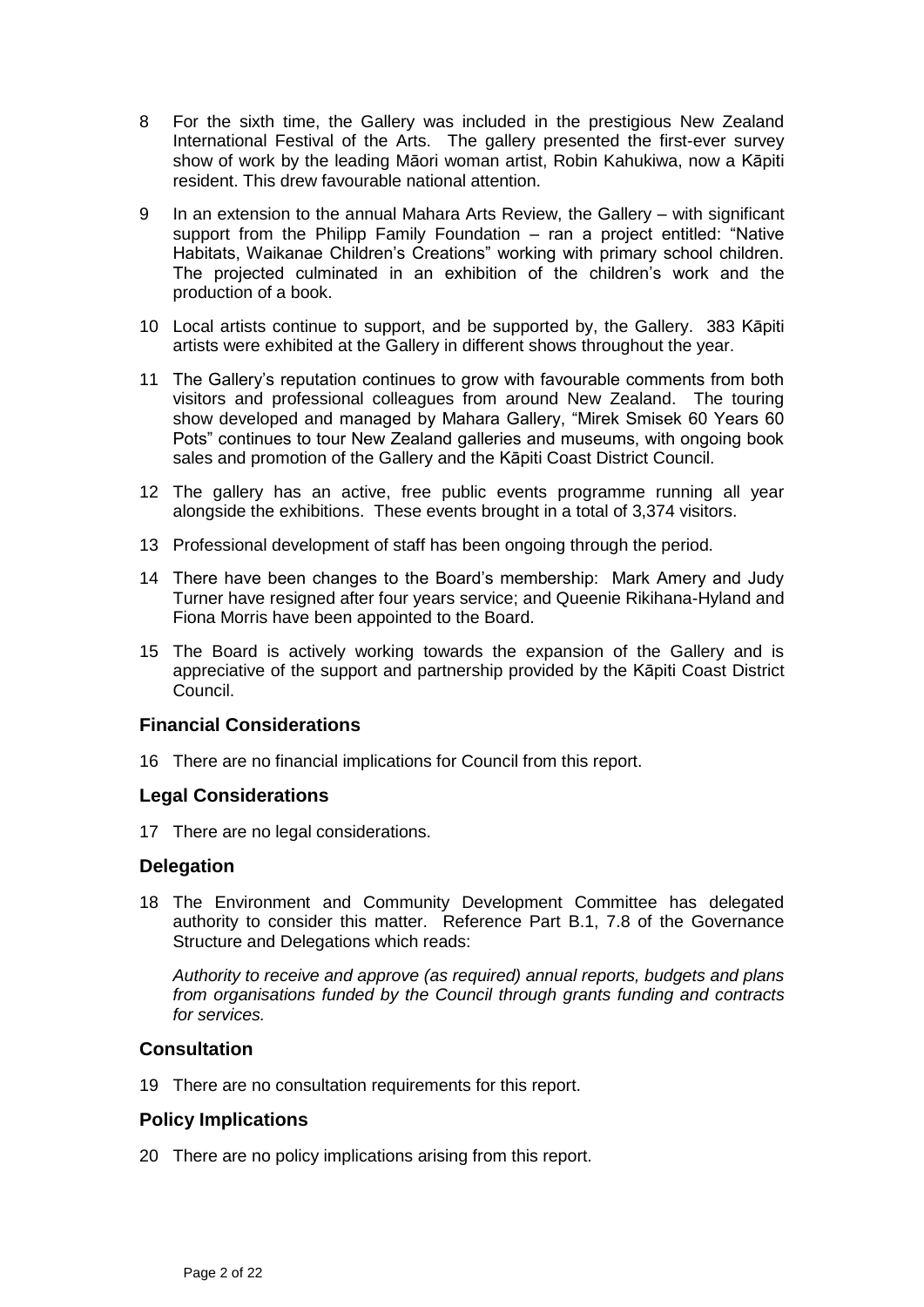#### **Tāngata Whenua Considerations**

21 One of the Council's Objectives in the Partnership Agreement is that the Mahara Gallery reflects the bicultural commitment of the Council. This objective has been met.

#### **Publicity Considerations**

22 The success of the Mahara Gallery in all its services areas, its function as the District's Public Gallery and as one of the Council's priorities in supporting the arts, all suggest that this has the potential for a "good news" story for the media.

# **RECOMMENDATIONS**

23 That the Committee receives The Mahara Gallery Trust Board Annual Report 2011-2012 and notes Mahara Gallery continues to meets its performance targets.

**Report prepared by: Approved for submission by:**

Catherine Scollay **Tamsin Evans** 

**Arts & Museums Development Officer Group Manager Community Services**

## **ATTACHMENTS:**

Appendix 1 : Partnership Agreement between Kāpiti Coast District Council and Mahara Gallery Trust Board (1 July 2011 – 30 June 2014), Council Objectives, Services and Performance Targets

Appendix 2 : Mahara Gallery Trust Board Annual Report 2011-2012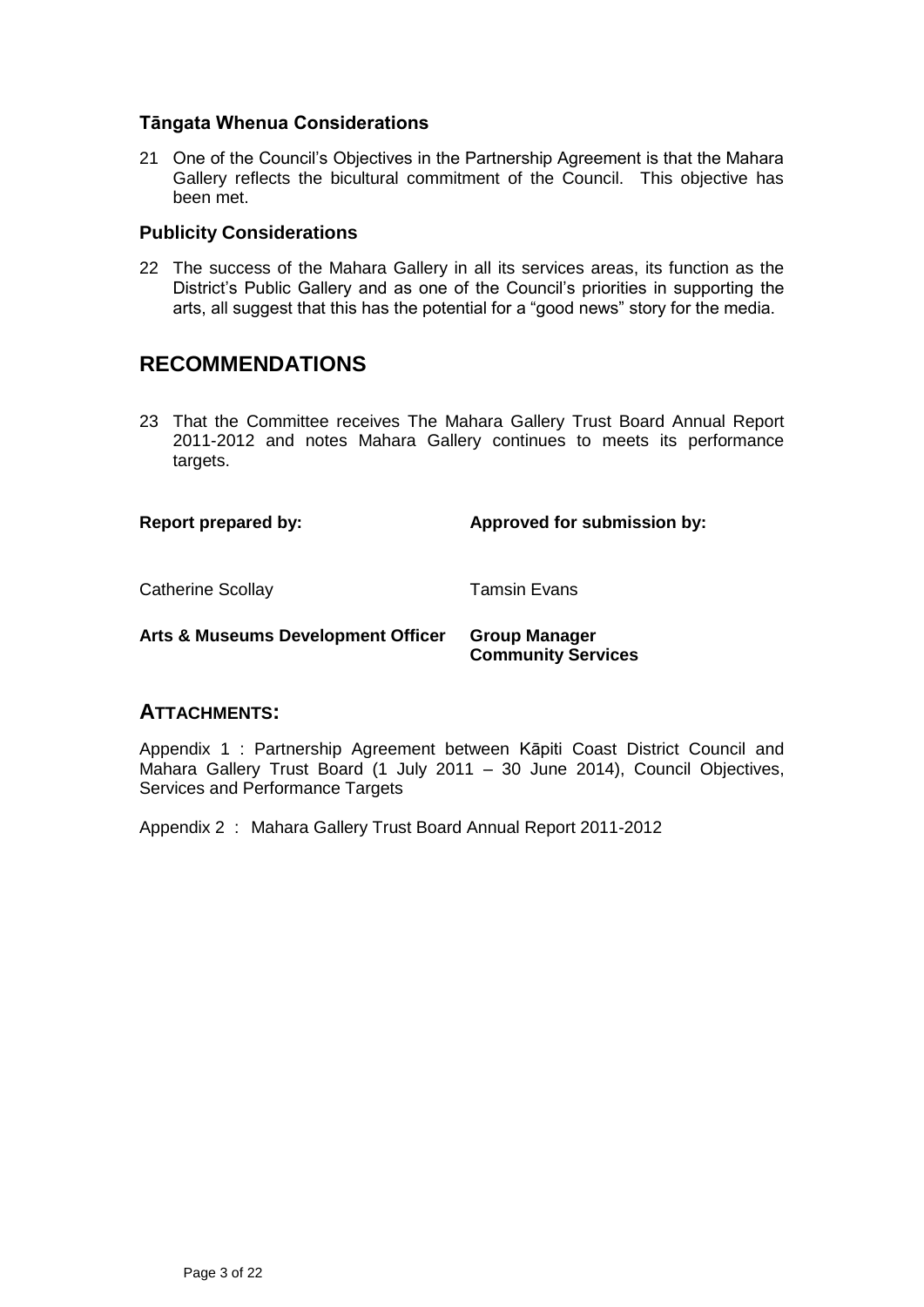# **Partnership Agreement between Kāpiti Coast District Council and Mahara Gallery Trust Board (1 July 2011 – 30 June 2014)**

# **Council Objectives, Services and Performance Targets**

| 1. Council Objective: | Develop and foster the practice and appreciation of arts<br>and cultural heritage on the Kāpiti Coast, through a<br>diverse programme                                      |
|-----------------------|----------------------------------------------------------------------------------------------------------------------------------------------------------------------------|
| Service:              | Present an annual exhibition programme that reflects<br>the diversity of Kāpiti's arts community and that allows<br>local artists' work to be seen in a national context.  |
| Targets:              | At least six exhibitions per year that balance local<br>content with relevant material from further afield.                                                                |
| 2. Council Objective: | Reflect bicultural commitment of the Council                                                                                                                               |
| Service:              | Translate<br>bicultural<br>principles<br>productive<br>into<br>partnerships with local Iwi.                                                                                |
| Targets:              | At least one bicultural based exhibition annually.                                                                                                                         |
|                       | Enhance the relationship between Mahara and the Art<br>and Design Faculty of Te Wananga o Raukawa and<br>other groups through continuing joint projects and<br>exhibitions |
|                       |                                                                                                                                                                            |
| 3. Council Objective: | Develop local identity and profile through the arts and<br>cultural programme                                                                                              |
| Service:              | Encourage cultural tourism.                                                                                                                                                |
| Targets:              | Work with the Wellington Regions' arts community to<br>build local profile and visitor numbers.                                                                            |
|                       | Be an active participant in the biannual NZ International<br>Festival of the Arts Official Programme.                                                                      |
|                       | Market Mahara Gallery's programme effectively in the<br>greater Wellington area.                                                                                           |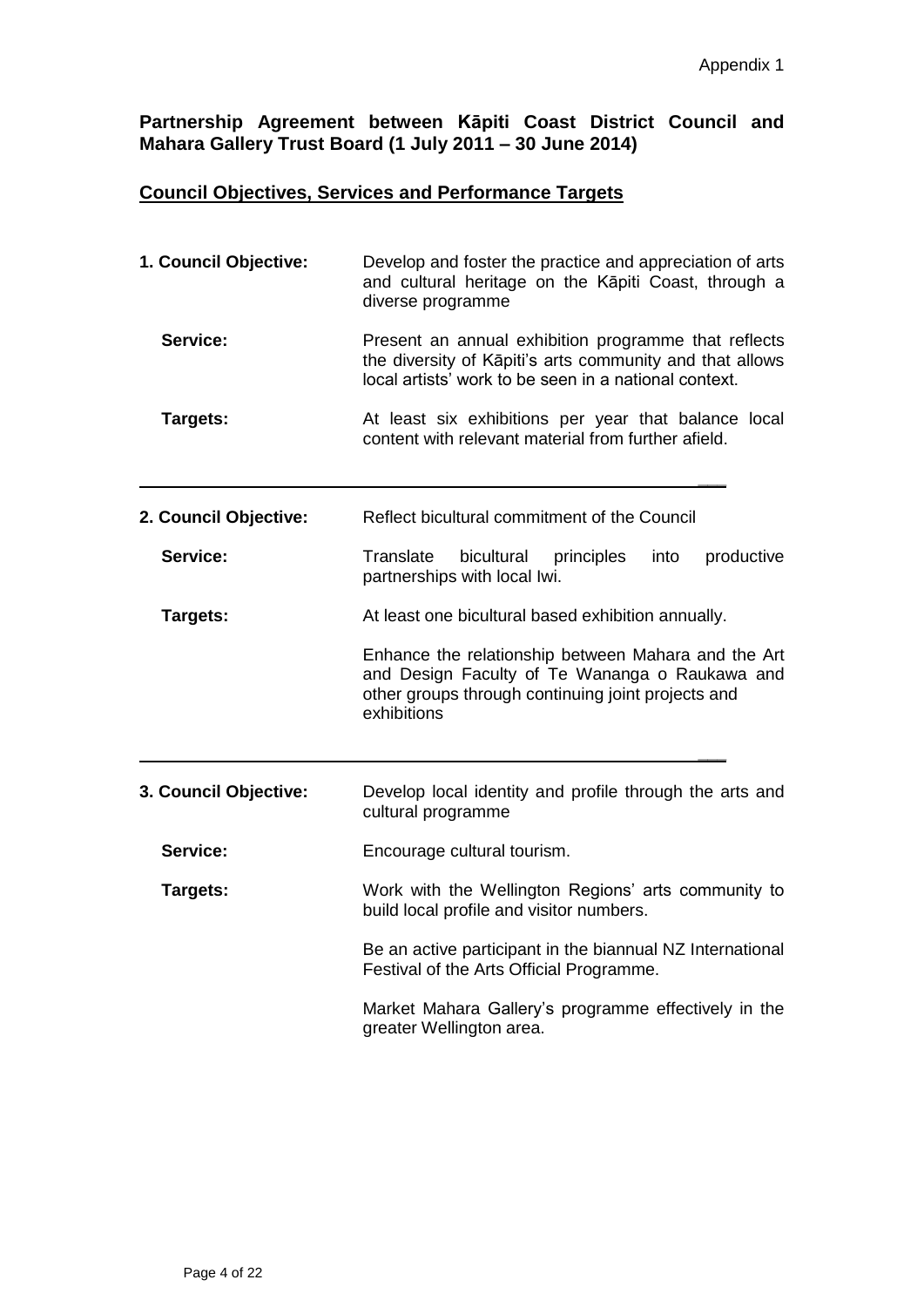| 4. Council Objective: | Support the development of an Arts Strategy for Kapiti                                                                                                                                                                     |
|-----------------------|----------------------------------------------------------------------------------------------------------------------------------------------------------------------------------------------------------------------------|
| Service:              | Provide professional advice to Council on arts strategy<br>and implementation of cultural tourism initiatives.                                                                                                             |
| Targets:              | Take part in meetings, discussions, research and<br>feedback.                                                                                                                                                              |
| 5. Council Objective: | Promote and encourage participation and achievement<br>in all artistic forms of endeavour for the greater benefit<br>of Kāpiti                                                                                             |
| Service:              | Showcase and reward achievement and excellence in<br>the arts in Kāpiti                                                                                                                                                    |
| Targets:              | Explore opportunities and partnerships to develop a<br>youth based project or exhibition.                                                                                                                                  |
|                       | Work with the Council to identify the most appropriate<br>means of rewarding achievement and excellence in the<br>arts in Kāpiti (including reviewing the effectiveness and<br>viability of the annual Mahara Arts Awards) |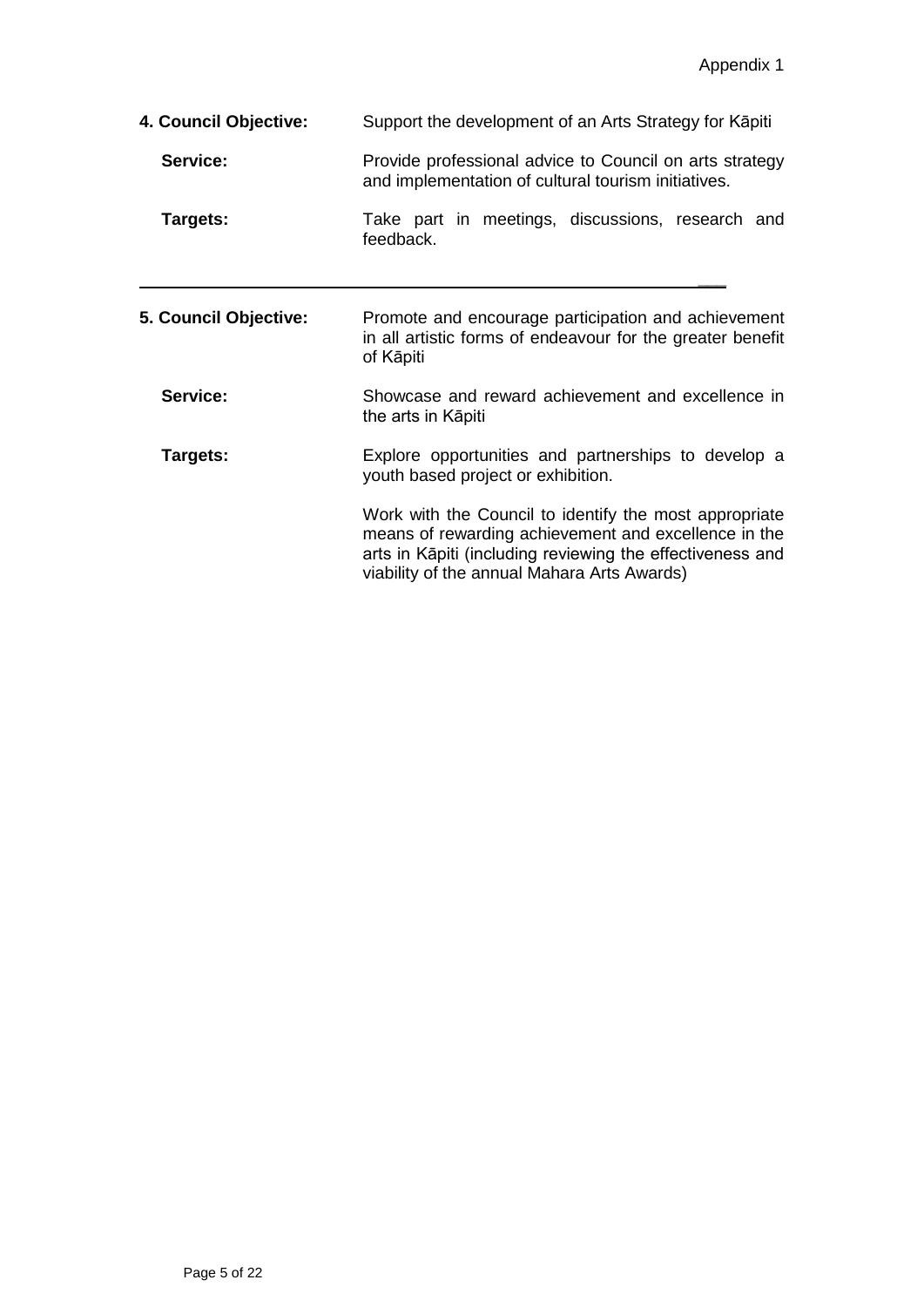# **MAHARA GALLERY TRUST BOARD ANNUAL REPORT 2011-2012**

# **Arts and rugby combine for winning year**

Mahara Gallery enjoyed another year of strong and varied exhibitions which were well supported by a wide public including local, regional, national and international visitors. Spanning the Rugby World Cup and the NZ International Festival of the Arts, our annual attendance figures passed 18,000, an increase of 26.6% on the last financial year.

It has also been a year of solid work for our supporters behind the scenes as we continue to build resources and momentum for the gallery redevelopment. The consultation process on the draft Long Term Plan demonstrated there is strong community support for the gallery. We are very grateful to Mayor Jenny Rowan and Council's confirmation of its continuing support for the gallery's operational funding, and its commitment to funding one third of the proposed redevelopment. This will enable us to make real progress in fundraising the other two thirds.

## **Major highlights**

We developed and realised three ambitious exhibition projects, two also including a publication. The first was *Small & beautiful takeaways*, a large mixed media show featuring both local and national artists, with a focus on smaller art and craft work which could be purchased and taken away on the spot. The grant from RWC2011 enabled production of two large billboards on SH1, which stayed up the whole 3 months from August to November. While fewer international visitors came than hoped, in line with the national trend, a wide national audience of 5,000 was attracted. A busy events programme and constantly changing displays meant the gallery delivered a lively and attractive programme over an extended period.

The second highlight was our inclusion, for the  $6<sup>th</sup>$  time, in the prestigious NZ International Arts Festival 2012. We developed the first-ever survey of leading Maori woman artist, Robyn Kahukiwa, now also a Kāpiti artist, which was curated by Hinemoa Hillard. As national arts critic Mark Amery commented in *The Dominion Post*, this was something of a coup:

*"For something more proactive you need to travel to Waikanae for the first survey of senior Maori artist Robyn Kahukiwa's work at Mahara Gallery. Jonathon Mane-Wheoki, former head of art at Te Papa, identifies Kahukiwa as our most popular Maori female artist, yet this survey is being held a long way from our national museum's door. … Her work at its best is complex, charged and vital. That vitality isn't just political. Few other New Zealand artists so directly and powerfully express the full range of human emotions*. "

**'Matters of life and death' Arts & Entertainment,** *The Dominion Post***, Thursday 1 March 2012.**

Grants from the Deane Endowment Trust, The Lion Foundation and CCNZ Kāpiti enabled a handsome new publication, designed in-house by Jasmine Bailey, to extend the life of this show. The exhibition attracted a strong response from 3,600 visitors, including many Maori and various education groups. It gained wide national publicity, including full page reviews in *The New Zealand Listener*, *The Dominion Post*, *Tu Mai* magazine, and coverage on National Radio and Maori Television.

*Listener* reviewer Martin Patrick described it as an: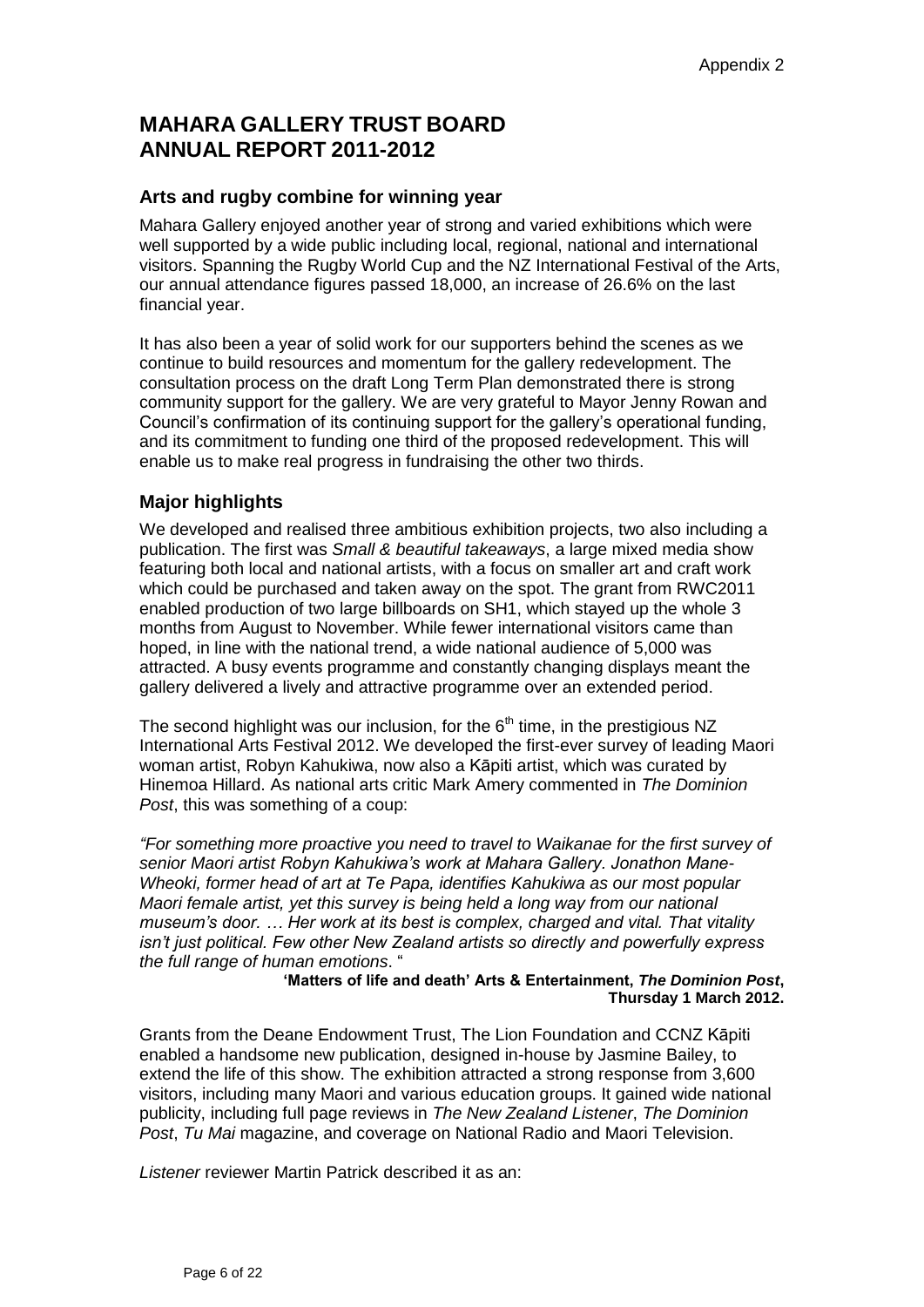*"… insightful survey of one of the most significant artists of Aotearoa New Zealand. An essential show."*

#### **Winning combination of children and art**

The third exhibition highlight was an extension to our popular annual Mahara Arts Review, focused on primary school children: *Native Habitats, Waikanae Children's Creations*. The project started with workshops in the gallery then continued out in classrooms. It resulted in 221 artworks and 43 poems by children aged 8-10 years from Waikanae and Kapanui schools. Their innate creativity was encouraged, supported, and finally celebrated in the exhibition and a book.

These outcomes were made possible by a grant from the Philipp Family Foundation, which also enabled 16 awards to be made. Jasmine Bailey again delivered a beautifully designed picturebook, also postcards and an information booklet, for all of which 'stunning' feedback was received by Dr Philipp. The project also involved local poets Nicola Easthope and Glenn Colquhoun, and artists Jil Hemming, Barbara Strathdee and Chrissie Sallis. The children, their families and schools were all thrilled to be involved and audiences were equally delighted by the whole project.

Dr Philipp has been using the book and postcards to promote his work in public health internationally. They have also been distributed amongst families, schools and to Nga Manu Nature Reserve locally. Dr Robin Philipp commented:

*"The book will help to cement one of the aims of our Trust which is to beacon outwards innovative, intrinsically worthwhile, and practical examples of what we have at home in New Zealand and that we think have value for educational purposes in the wider world. Your book is an excellent example of this."*

We have been invited to apply to the Philipp Family Foundation for further funding for 2012 / 2013, for framing, transport, exhibition costs and a second book. The next project on the theme *Water / Life* will expand to include six Kāpiti schools north of Waikanae to Otaki, in partnership with Nga Manu. We will again produce a book and other outcomes for local, national and international distribution.

#### **Enhancing cultural identity of Kāpiti on the local and national stage**

The above exhibition and book projects demonstrate how Mahara Gallery continues to 'punch above its weight.' The gallery's reputation continues to grow, with professional colleagues and visitors from around New Zealand often commending us on the quality of our exhibition programme. Mahara's Mirek Smíšek exhibition *60 Years 60 Pots* has continued to tour New Zealand galleries and museums, with ongoing book sales and promotion of the Mahara Gallery and Council brands.

Local artists continue to enjoy the support of Mahara: 383 Kāpiti artists were exhibited here in both major shows and smaller New SPACE shows during the past year, more than twice that of the previous year. Our popular *Mahara Arts Review*, joined by *Native Habitats*, drew a record attendance of 3,825 and helped us to further grow strong local community support. Local arts identity Sunny Amey and Massey University lecturer and Paekakariki-based artist Hemi Macgregor, selected 52 local artists for the Review, for which local businesses sponsored 10 Artist's Awards.

All of our exhibitions have also offered a range of free public events, including artist's and curator's talks, book launches, weavers and carvers working in the gallery, family game days, school visits, openings and live music, bringing in 3,374 visitors, as part of our total attendance numbers, an increase of 1,373 on last year. The Friends of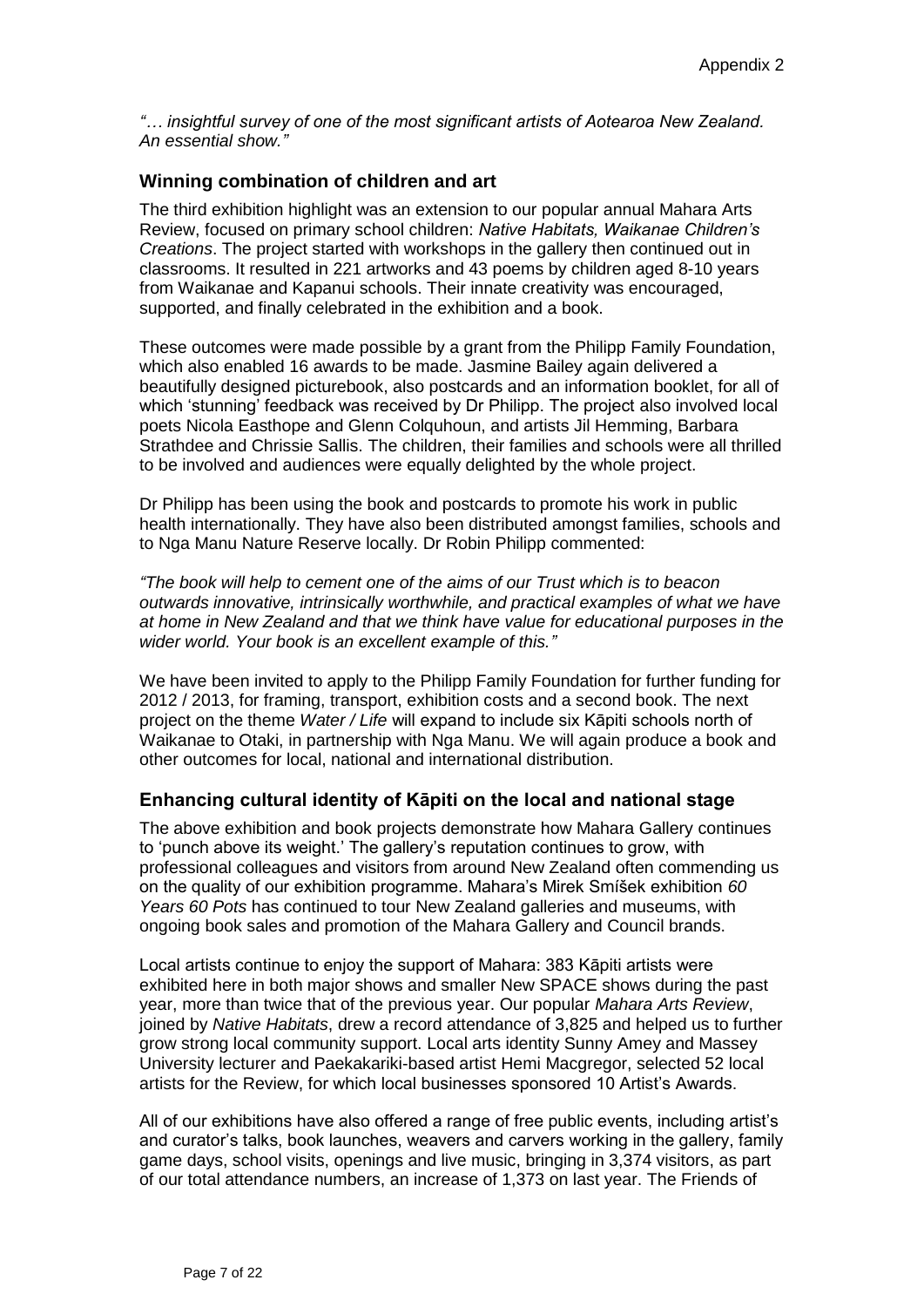Mahara also ran a successful events series, and continued to support the gallery as volunteers and advocates.

#### **Behind the scenes**

Professional development of staff has been ongoing through our engagement with National Services Te Paerangi for specific workshops and seminars; and by belonging to Museums Aotearoa and attending its annual conference. We again participated in their second National Museum Visitors Survey, and Strategic Pay's second Museums Sector Remuneration Survey. Jasmine Bailey's job title was changed to Exhibitions Manager, to acknowledge the gallery-specific nature of much of her work, and the professional development she has undertaken over the past four years both through the gallery and on her own initiative. She is an asset to the gallery whose contributions enable us to achieve and produce a great deal.

Board development has continued, with the assistance of a Strategic Projects Grant from National Services Te Paerangi focused on developing policy, a future governance structure and an operational funding model to underpin the gallery redevelopment. The Board has seen two members, Mark Amery and Judy Turner, resign after four years' solid service each, and two new members join us. Queenie Rikihana-Hyland was invited to return to the Board after a two year absence, ably filled for a short time by Karen Parata. Fiona Morris is a new member who brings a strong communications background in government, tourism and conservation. The Mahara Board's broad business experience, and local community knowledge and expertise, augurs well for our next phase of development.

#### **Future looks bright**

The future looks even brighter for the arts on the Kāpiti Coast after the Council finalised its long term plan which includes ongoing support and a commitment to the expansion of the Mahara Gallery.

Trust Board Chairman John Mowbray says: "This is a great step forward for the region. We are pleased the council has looked at the evidence and seen value in this investment which will reward the community culturally and economically. There is still much work to be done and the Board is looking forward to working with the Council as we progress the development".

"Mahara Gallery is not a big gallery but is a wonderful asset that has long been acknowledged as 'punching above its weight' from a modest operating base. This further support from council gives us security to go out into the wider community and seek the bulk of funding that will be required to expand the gallery and really secure its future and a Kāpiti home for the Field Collection".

We are very grateful for Council's positive response to over 180 strong individual submissions through the draft Long Term Plan process in May 2012, and for an increase to its annual grant to Mahara. It will enable us to better support our professional staff and implementation of the redevelopment project while continuing to deliver an engaging exhibition programme.

The Mahara Trust are very encouraged by the Kāpiti District Council's agreement to continue to partner with the gallery to support its expansion, and to confirm its status as the district's public gallery through the Long Term (Twenty Year) Plan, realising the vision held and worked towards by Mahara Gallery's founding members since1995.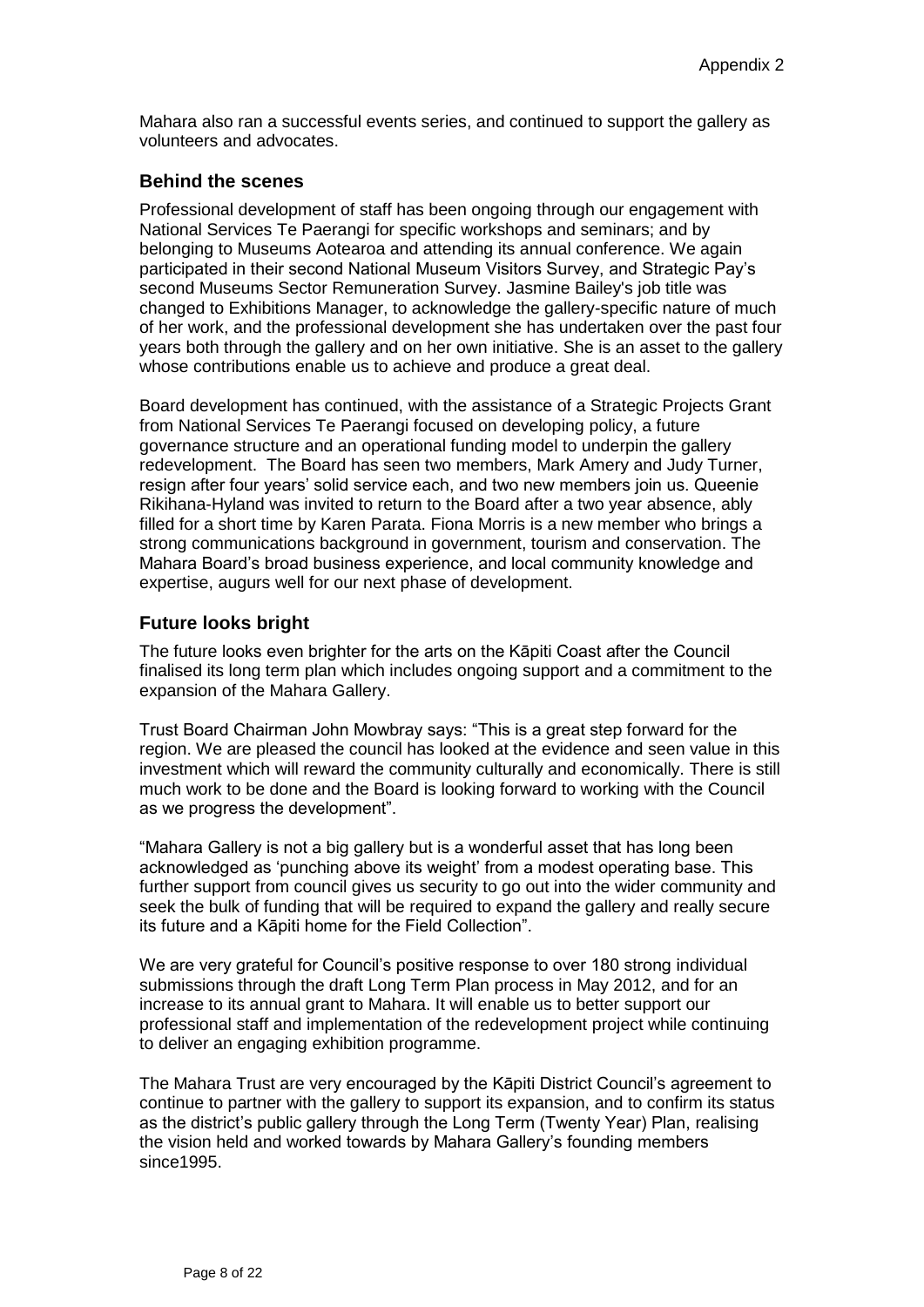Trust Board Chairman John Mowbray says: 'We would also like to recognise and thank all those who wrote and spoke in support of the Mahara in the recent community consultation. Mahara has, and always will be, a community-led arts centre and we greatly value the involvement of our supporters in the region and throughout the country and arts community."

## **Looking ahead**

We have recently been accepted into Creative New Zealand's new Creative Giving Programme which mentors selected arts institutions who are seeking philanthropic support for major projects. This backing by a government agency will add further weight to the gallery's fundraising. As our annual report goes to print we are also pleased to have finalised a new strategic plan for the next three years, and are now focused on engaging the community in the exciting gallery redevelopment project ahead.

**Janet Bayly Director**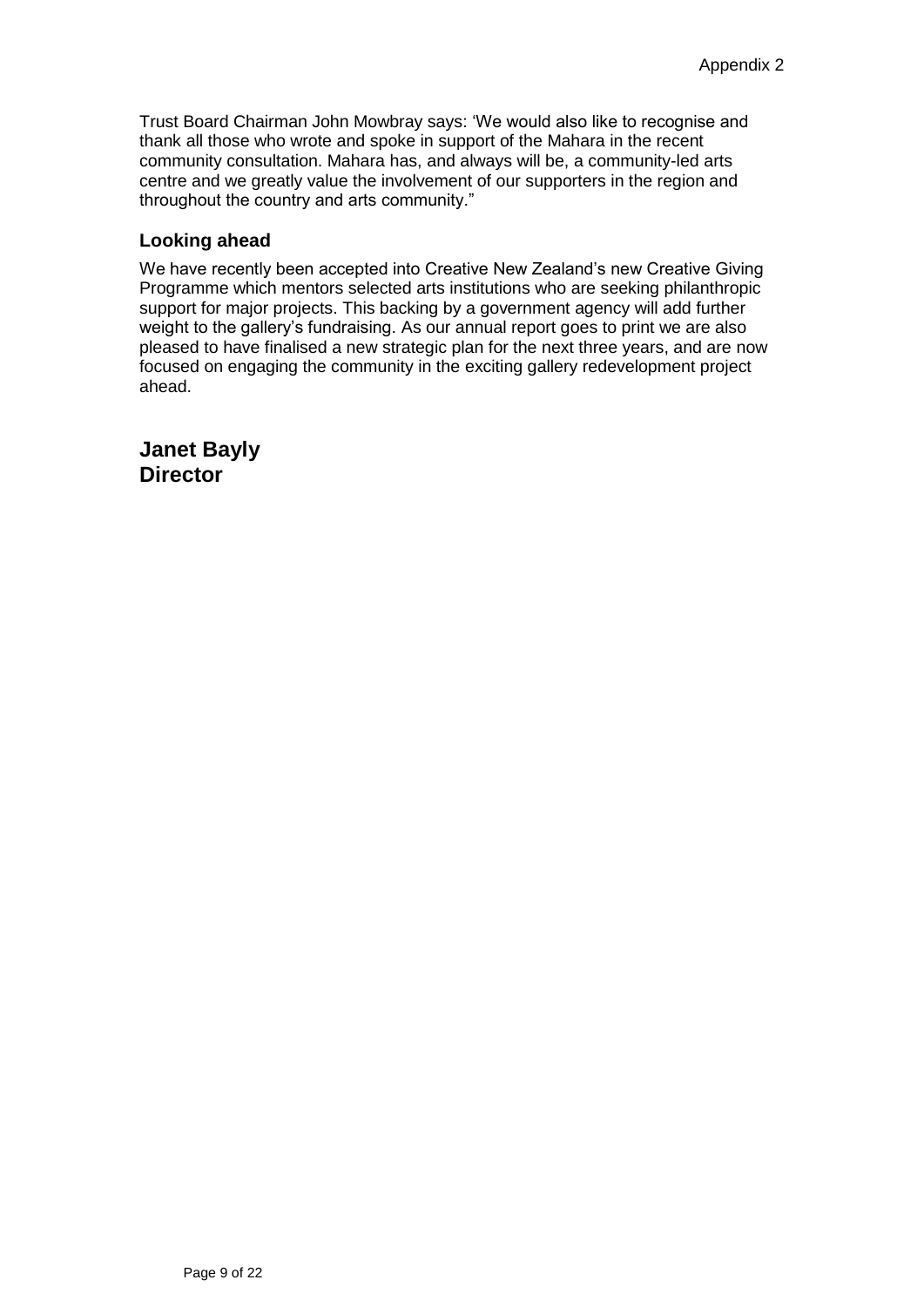**The following report is aligned to the Council objectives, services, and performance targets as set out in the Partnership Agreement 2011/2014**

| 1.       | Council objective: Develop and foster the practice and appreciation of the<br>arts and cultural heritage on the Kāpiti Coast, through a diverse<br>programme.             |  |
|----------|---------------------------------------------------------------------------------------------------------------------------------------------------------------------------|--|
|          |                                                                                                                                                                           |  |
| Service: | Present an annual exhibition programme that reflects the diversity of<br>Kāpiti's arts community and that allows local artists' work to be seen in a<br>national context. |  |
| Target:  | At least six exhibitions per year that balance local content with relevant<br>material from further afield.                                                               |  |
|          |                                                                                                                                                                           |  |

The following exhibitions have been staged during the report period:

#### *Marian Maguire, The Labours of Herakles*

**3 July - 7 August, 2011 I**n New SPACE: *Walking the Line; and The Story of Mahara Gallery (To 21 August* **)** Total attendance: 2,110

*Small & Beautiful takeaways*

**14 August – 13 November, 2011** In New SPACE: *Rochelle Maroon-Neale, Pastiche: In homage to the god of small things (25 August –* 11 September); **Peter Augustin,** *Neptune's Blue* (14 September – 2 October);**Te Wananga O Raukawa,** *He Hokinga Mahara* (5 October – 13 November) Total attendance: 4,994

*Celebrate Kate / Whakanuia a Kate* **20 November, 2011 – 15 January, 2012** Total attendance: 2,110

*Barbara Strathdee: Twelve Months of Summer* AND *Morgan Rothwell: Cloak of Protection, the Game* 22 January – 19 February 2012 In New SPACE: *Roger Hart: Linear Progressions* **22 January – 19 February 2012** Total Attendance: 1,723

*Robyn Kahukiwa, Maumahara: Remember* **26 February – 29 April, 2012** Total Attendance: 3,606

*Mahara Arts Review* In New SPACE: *Native Habitats: Waikanae Children's Creations* Attendance: 3,825

**Total Attendance for year: 18,368**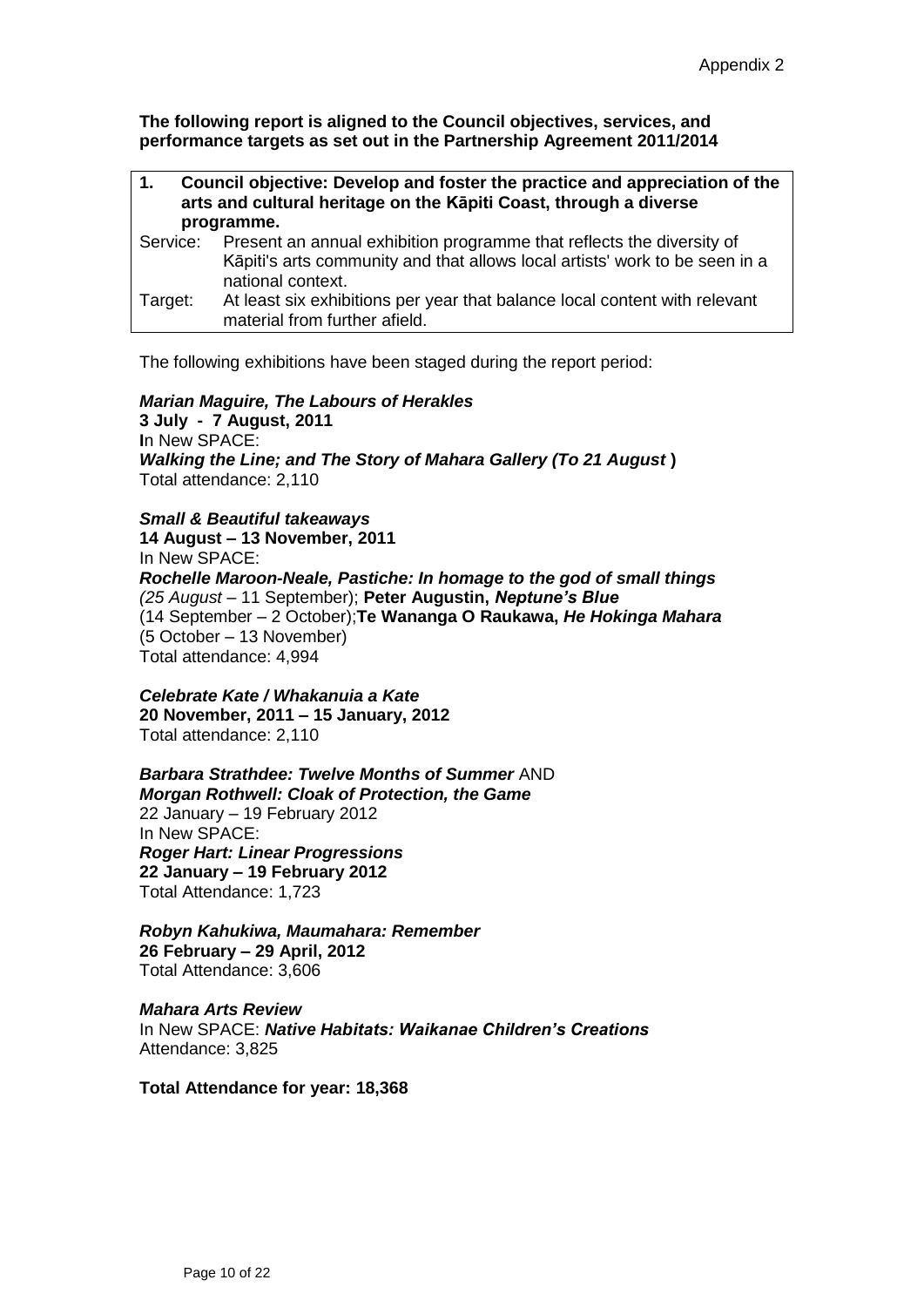**2. Council Objective: Reflect bicultural commitment of the Council** Service: Translate bicultural principles into productive partnerships with local Iwi.<br>Targets: At least one bicultural based exhibition annually. At least one bicultural based exhibition annually.

> Enhance the relationship between Mahara and the Art and Design Faculty of Te Wananga o Raukawa through continuing joint projects and exhibitions.

- **Te Wānanga o Raukawa presented work of students and tutors in new SPACE** from 4 October – 13 November. *Te Hokinga Mahara* opened alongside Maori Art Market at Pataka Museum between 6 - 9 October. The weavers and carvers also gave an artists' talk and two days of demonstrations in the gallery which were well received by the public.
- *Celebrate Kate/Whakanuia a Kate* **also had a bi-cultural kaupapa and attracted new audiences, including Maori, for that reason.** It featured 15 recipients of the Kate Gray Memorial Scholarship, and 22 other invited artists who have taught, mentored or supported them in some way. It is the third show organised by the Kate Gray Memorial Trust to promote the scholarship recipient's work and to celebrate Kate Gray's contribution to Whanganui Polytechnic / UCOL Fine Arts students, since it was established nearly 20 years ago in 1992, after her tragic death at the age of 17 in a motor vehicle accident.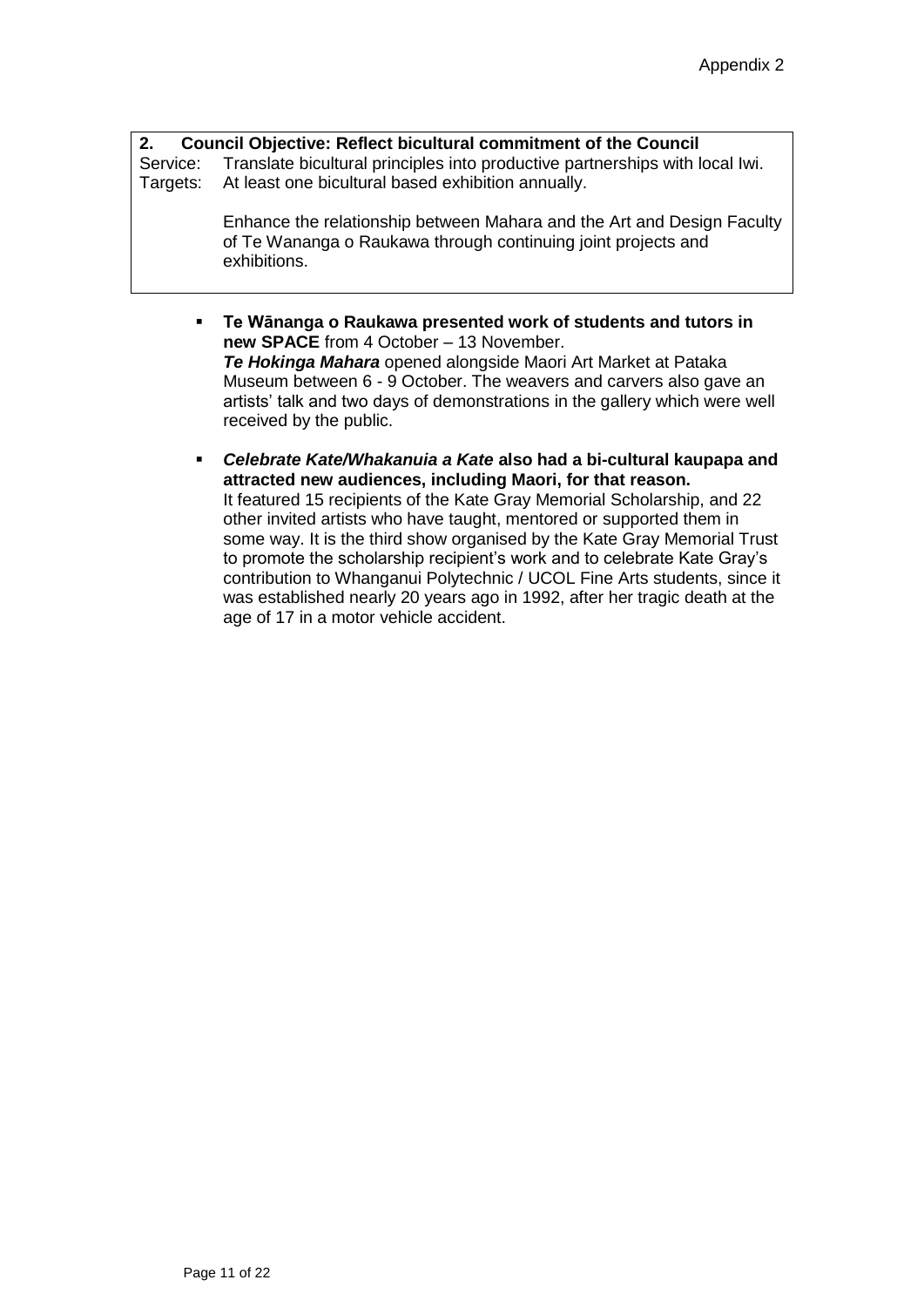| 3.<br>Council objective: Develop local identity and profile through the arts and<br>cultural programme |                                                                                                                                                                                                                                                                                                                                                                                                                                                                                                                                                                 |
|--------------------------------------------------------------------------------------------------------|-----------------------------------------------------------------------------------------------------------------------------------------------------------------------------------------------------------------------------------------------------------------------------------------------------------------------------------------------------------------------------------------------------------------------------------------------------------------------------------------------------------------------------------------------------------------|
| Service:<br>Target:                                                                                    | Encourage cultural tourism<br>Work with the Wellington Region's arts community to build local profile                                                                                                                                                                                                                                                                                                                                                                                                                                                           |
|                                                                                                        | and visitor numbers.                                                                                                                                                                                                                                                                                                                                                                                                                                                                                                                                            |
| ٠                                                                                                      | We noticed more out-of-town visitors visiting Mahara by train on the new<br>line to Waikanae, and looking for 'things to do' in the area. We have two<br>regular sets of Friends who travel to all our events by train from the Hutt<br>Valley and the Wairarapa.                                                                                                                                                                                                                                                                                               |
| ٠                                                                                                      | Marian Maguire's exhibition, Small & Beautiful takeaways, and Robyn<br>Kahukiwa's exhibition all enhanced Kāpiti's reputation as a cultural<br>tourism destination. Nearly 5,000 visitors - many new and out-of-towners<br>- came to Small & Beautiful takeaways and gave great feedback on the<br>show and gallery in general.                                                                                                                                                                                                                                 |
| ٠                                                                                                      | Tu Mai review http://www.tumai.co.nz/pages/index3.html                                                                                                                                                                                                                                                                                                                                                                                                                                                                                                          |
| ٠                                                                                                      | An interview with Robyn Kahukiwa in the exhibition was aired on Maori<br>Television News, Te Kaea, on March 2 <sup>nd</sup> at<br>http://www.maoritelevision.com                                                                                                                                                                                                                                                                                                                                                                                                |
| ٠                                                                                                      | Comment on the Robyn Kahukiwa exhibition aired on National Radio's<br>Jim Mora programme on March 8th http://podcast.radionz.co.nz                                                                                                                                                                                                                                                                                                                                                                                                                              |
| ٠                                                                                                      | The Robyn Kahukiwa exhibition received front-page billing and a full page<br>review with images by Mark Amery in The Dominion Post 30 March 2012.<br>http://www.stuff.co.nz/dominion-post/culture/visual-arts/6500472/Matters-<br>of-life-and-death-in-art                                                                                                                                                                                                                                                                                                      |
|                                                                                                        | 'For something more proactive you need to travel to Waikanae for the first<br>survey of senior Maori artist Robyn Kahukiwa's work at Mahara Gallery.<br>Jonathon Mane-Wheoki, former head of art at Te Papa, identifies<br>Kahukiwa as our most popular Maori female artist, yet this survey is being<br>held a long way from our national museum's door.  Her work at its best<br>is complex, charged and vital. That vitality isn't just political. Few other<br>New Zealand artists so directly and powerfully express the full range of<br>human emotions.' |
|                                                                                                        | 'Matters of life and death' Arts & Entertainment, The Dominion Post,<br>Thursday 1 March 2012.                                                                                                                                                                                                                                                                                                                                                                                                                                                                  |
| ٠                                                                                                      | We featured regularly in the Dominion Post's bi-weekly Arts column,<br>which gives free editorial.                                                                                                                                                                                                                                                                                                                                                                                                                                                              |
| ٠                                                                                                      | We ran colour ads in 'Waikanae Street Scene' until it stopped due to lack<br>of wider support from Waikanae businesses.                                                                                                                                                                                                                                                                                                                                                                                                                                         |
| ٠                                                                                                      | Janet Bayly and Mark Amery were interviewed by Lynn Freeman for<br>National Radio 'Arts on Sunday', on 8 August on the proposed gallery<br>redevelopment.                                                                                                                                                                                                                                                                                                                                                                                                       |
|                                                                                                        | http://podcast.radionz.co.nz/art/art-20110911-1432-<br>kapitis mahara gallery-048.mp3                                                                                                                                                                                                                                                                                                                                                                                                                                                                           |
| ٠                                                                                                      | Janet Bayly has done interviews throughout the year with Coast Access<br>Radio and Kāpiti's Beach FM 106.3                                                                                                                                                                                                                                                                                                                                                                                                                                                      |
| ٠                                                                                                      | Our first online exhibition More than a craze is reaching national and<br>international audiences and receiving very strong feedback. The<br>exhibition was shown at the Digital Games Research Association                                                                                                                                                                                                                                                                                                                                                     |

conference, in Utrecht, NL, in September, where Melanie Swalwell gave a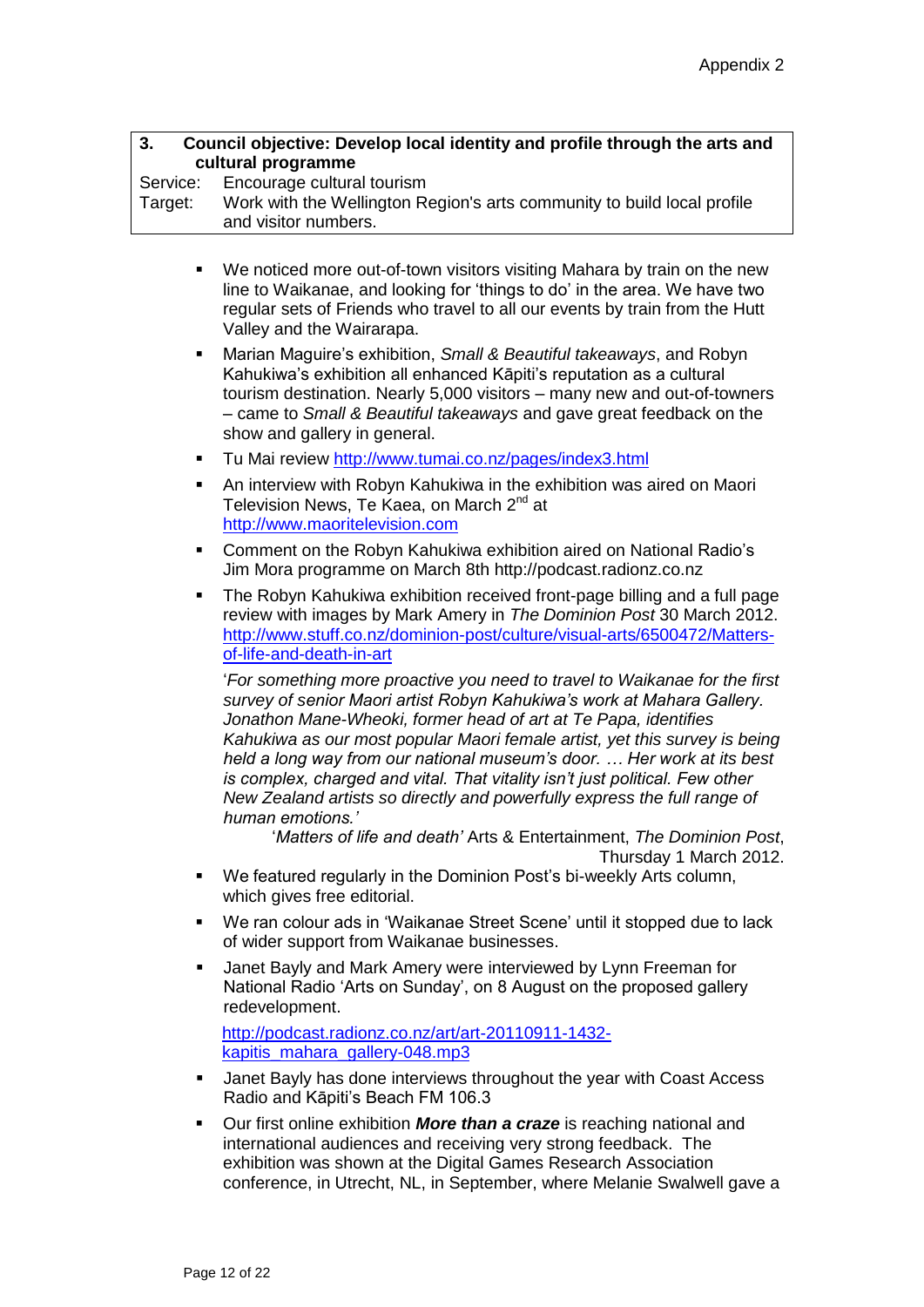conference paper on it, which will be published in conference proceedings.

<http://www.flinders.edu.au/people/melanie.swalwell>

Target: Be an active participant in the NZ International Festival of the Arts Official programme.

**Robyn Kahukiwa** *Maumahara: Remember* is the first-ever survey exhibition, of this leading senior Maori woman artist who now lives on the Kāpiti Coast, and was curated by Massey University lecturer Hinemoa Hilliard. It was accepted into the NZ International Festival of the Arts 2012 programme, which is the premier arts event in New Zealand, and recognised as one of the world's top arts festivals.

Target: Market Mahara Gallery's programme effectively in the greater Wellington area.

- We were included for free in The International Arts Festival brochure, with a circulation of 250,000 and a shelf life of 5 months (Nov – March). We also advertised in the Top Ten Club, with support from a CCNZ Kāpiti grant, which gave us extra visibility, also on a dedicated page on the Festival website, which had 83,000 unique visitors.
- Mahara's Mirek Smisek, Frances Hodgkins and Robyn Kahukiwa catalogues, *the Art of the Garden* and *Native Habitats, Waikanae Children's Creations* books, continue to market the Mahara Gallery and Council brand across the greater Wellington region, nationally and internationally. Orders continue to come from around New Zealand, and the Smisek book has continued to sell through each new venue on its continuing national tour. Copies are now in Europe, America and Australia as well.
- **[www.maharagallery.org.nz:](http://www.maharagallery.org.nz/)** New mailing list subscribers and new Friends continue to come via the website. It is going well with very good feedback from gallerists, curators, artists and members of the public. We have also become active on Facebook and Twitter.
- We have a free profile page on [www.wotzon.com,](http://www.wotzon.com/) also on [www.eventfinder.co.nz](http://www.eventfinder.co.nz/) [www.kapiticoastlibraries.govt.nz](http://www.kapiticoastlibraries.govt.nz/) [www.creativecoast.co.nz](http://www.creativecoast.co.nz/) [www.dayout.co.nz](http://www.dayout.co.nz/)
- Council-sponsored 6 weekly column continues in the *Kapiti Observer*
- We continued to run a 30 sec ad at Paraparaumu's Pak 'n Save checkouts
- *Art Zone*, listing 4 times a year, and half page advertising, twice a year
- *ArtNews,* 1/3 page colour ad twice a year with 1000 run-ons supplied (DL colour card).
- *Art New Zealand* story, No 140. Summer 2011-12, featuring Robyn Kahukiwa on the cover and referring to the planned Mahara survey show.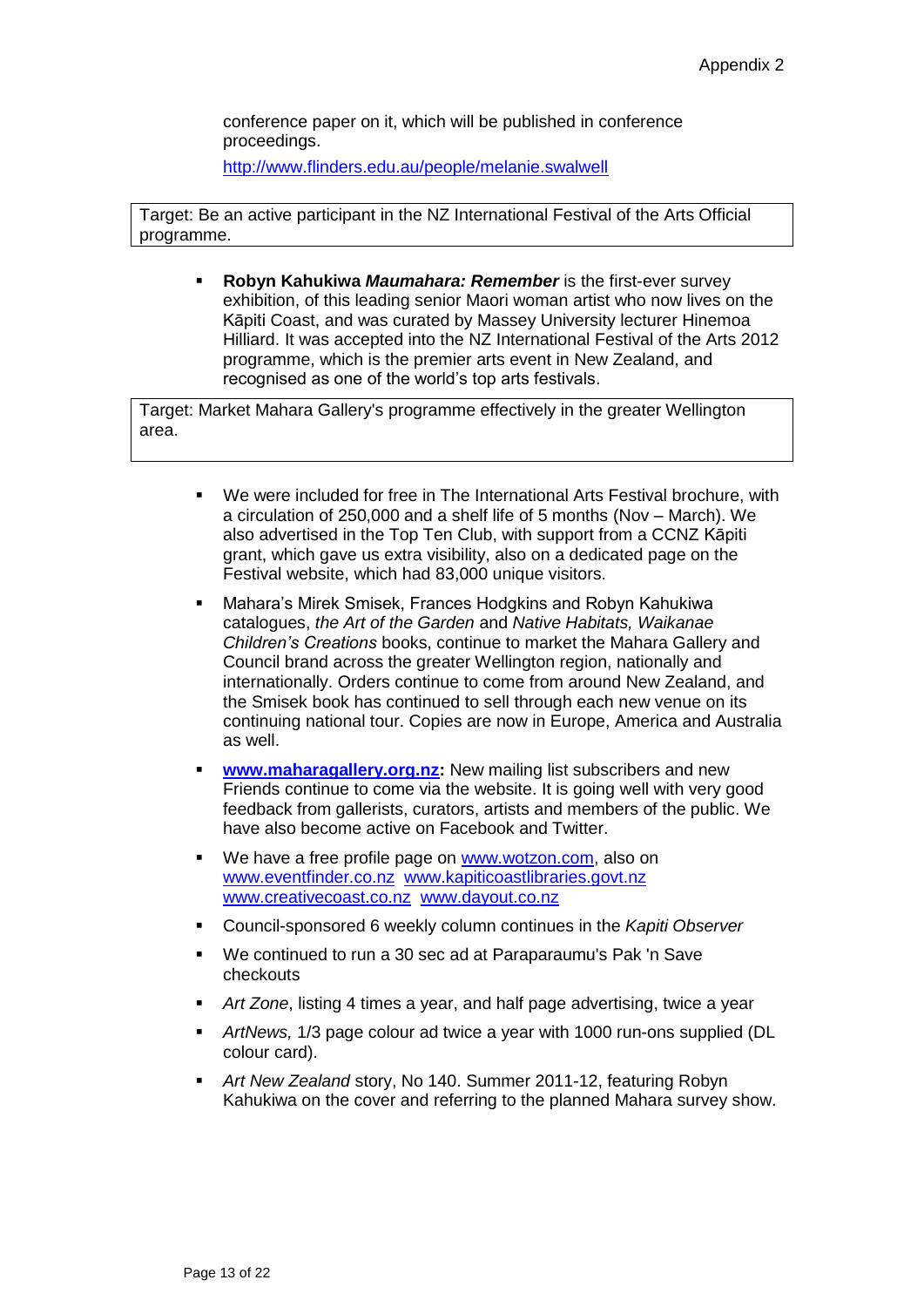| 4.      | Council objective: support the development of an arts strategy for Kapiti |
|---------|---------------------------------------------------------------------------|
|         | Service: Provide professional advice to Council on arts strategy and      |
|         | implementation of cultural tourism initiatives                            |
| Target: | Take part in meetings, discussions, research and feedback.                |

- Janet Bayly attended Auckland during Auckland Arts Fair, August 3-6, a one day Curatorial Symposium at ST Paul St Gallery, AUT, from 29-30 March, and a one day NSTP Lighting Workshop at City Gallery Wellington on 17 April.
- Janet Bayly and Jasmine Bailey jointly attended Maori Art Market, 7 October, and the Museums Aotearoa Conference 2012 in Wellington, 18- 20 April.
- Jasmine Bailey attended the National Digital Forum Conference at Te Papa, 29 & 30 November.
- Jasmine Bailey was awarded her Post-Graduate Diploma of Museum Studies through Massey University, which she completed through 2011.
- Mahara Gallery participated in the second Museums Aotearoa National Visitor Survey, from March 20-26, with support from our volunteers and Friends of Mahara.
- Networked with colleagues in National Library, Te Papa Tongarewa, National Services Te Paerangi, Whitireia Polytechnic, The New Dowse, Pataka Museum of Arts and Cultures, Sarjeant Gallery, Otaki Museum, New Zealand Portrait Gallery, Ministry of Foreign Affairs & Trade, Te Manawa, various dealer galleries, The Suter Gallery, Nelson, Dunedin Public Gallery, Hocken Library, Victoria University, Massey University and other public and dealer galleries.
- Reviewed and provided input to the Council's Strategy for Supporting the Arts, adopted by the Council in April 2012.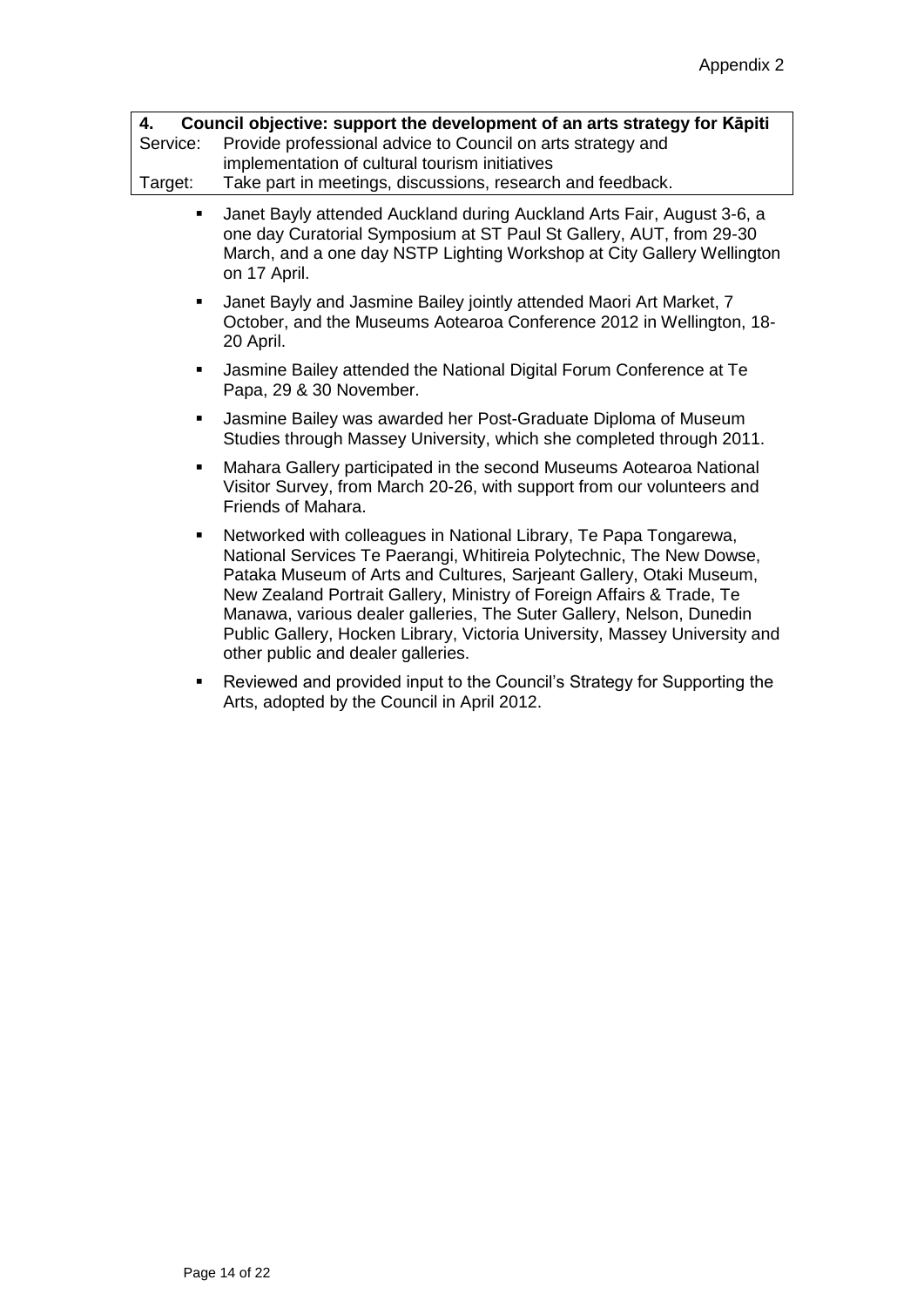**5. Council objective: Promote and encourage participation and achievement in all artistic forms of endeavour for the greater benefit of Kāpiti**<br>Service: Showcase and reward achievement and excellence in the arts in Service: Showcase and reward achievement and excellence in the arts in Kāpiti<br>Target: Explore opportunities and partnerships to develop a youth-based project Explore opportunities and partnerships to develop a youth-based project or exhibition Target: Work with Council to identify the most appropriate means of rewarding achievement and excellence in the arts in Kāpiti (including reviewing the effectiveness and viability of the annual Mahara Arts Awards).

- Mahara Art Review and *Native Habitats: Waikanae Children's Creations* drew a record attendance for a local artist's show, of 3,825 visitors. Hundreds of those were new families and children attracted to the gallery by the show of local primary school children's work. We also received very positive feedback from general gallery visitors, especially regarding the children's exhibition.
- Awards were made to ten artists in *Mahara Arts Review*, supported by local businesses, and to sixteen young artists and poets in *Native Habitats: Waikanae Children's Creations*.
- Dr Robin Philipp, who funded the *Native Habitats* project, was thrilled with the outcomes of the exhibition, book, brochure and postcards. He commented: *'The book will help to cement one of the aims of our Trust which is to beacon outwards innovative, intrinsically worthwhile, and practical examples of what we have at home in New Zealand and that we think have value for educational purposes in the wider world. Your book is an excellent example of this. I would therefore like to take it forward to a meeting in London at the beginning of October 2012 of our PFF Trustees together with senior, executive staff in the Royal Society for Public Health'.*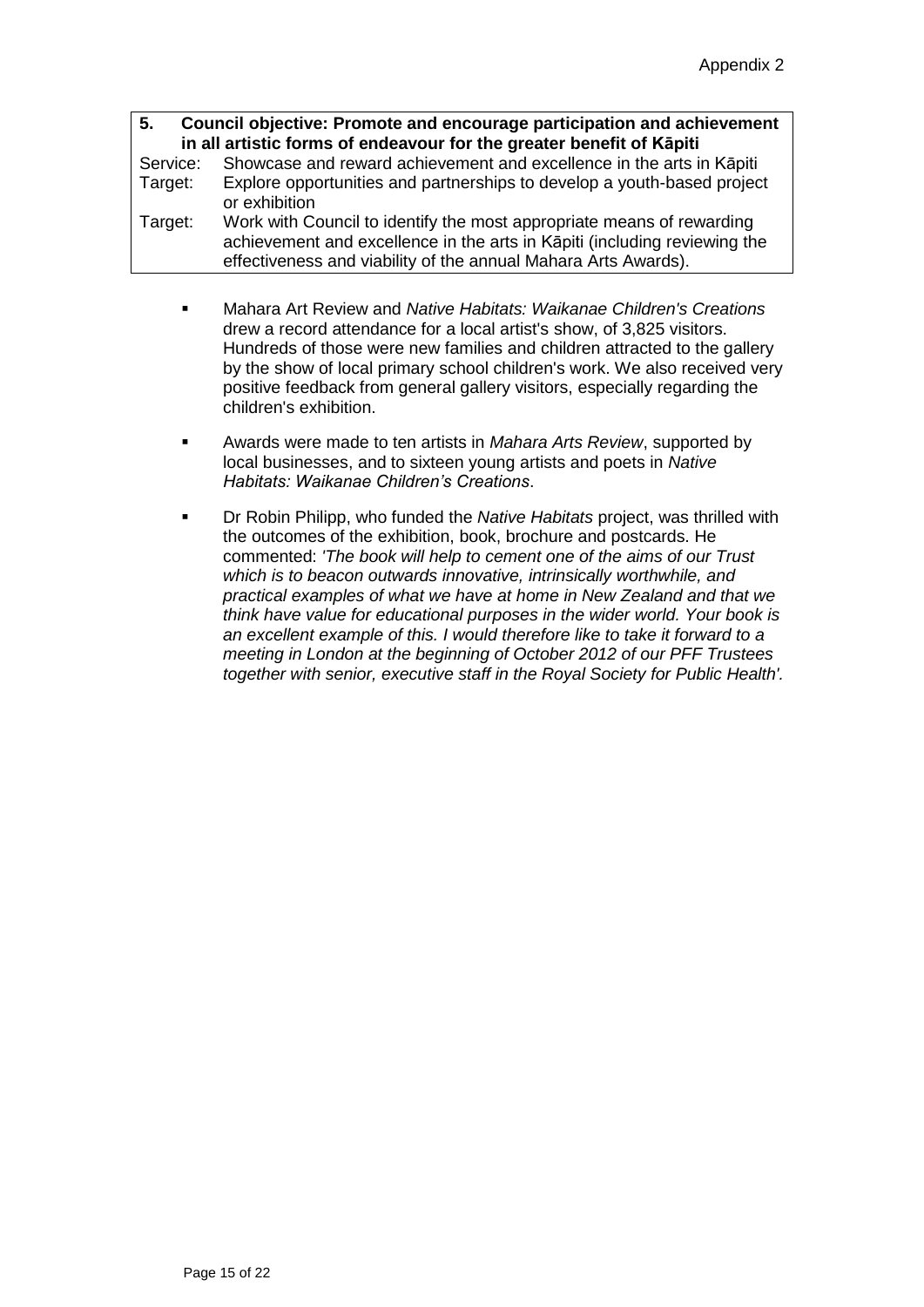## **Public Programmes at Mahara Gallery, 2011-12**

- **•** Opening 2 July, 5pm *Marian Maguire, Labours of Herakles; Walking the Line; The Story of Mahara* **Attendance: 100**
- **Director's Floortalk** Wednesday 6 July, 11am **Attendance: 14**
- **Kapanui School visits, Years 3 & 4** Wednesday 13 July, 10.30-12.30 **Attendance: 32**
- **Marian Maguire floor talk** Friday July 29, 11am **Attendance: 55**
- **Friends Event** Sunday 31 July, 12 noon **Attendance: 24**
- **Opening** *Small & Beautiful takeaways* Saturday 13 August, 5pm **Attendance: 90**
- **Opening Rochelle Maroon-Neale,** *PASTICHE* **in new SPACE** Saturday 28 August, 4pm **Attendance: 38**
- **Opening Peter Augustin,** *Neptune's Blue* **in new SPACE** Saturday 17 September, 4pm **Attendance: 25**
- **Opening Te Wānanga O Raukawa;** *He Hokinga Mahara* Tuesday October 4, 4pm **Attendance: 20**
- **Te Wānanga O Raukawa floor talk in** *He Hokinga Mahara* Friday 14 October, 11am **Attendance: 20**
- **Live Music Programme during** *Small & Beautiful takeaways* Wednesday 7 September, 12 noon – 1pm: **INISH** Saturday 10 September, 12 noon – 1pm: **Hard Candy** Wednesday 14 September, 12 noon – 1pm: **The Short Blacks** Saturday 17 September, 12 noon - 1pm: **Bradley Garner** Wednesday 21 September, 12 noon – 1pm: **MinYmo** Saturday 24 September, 12 noon – 1pm: **Raumati Straights** Wednesday 28 September, 12 noon – 1pm: **Luther Hunt**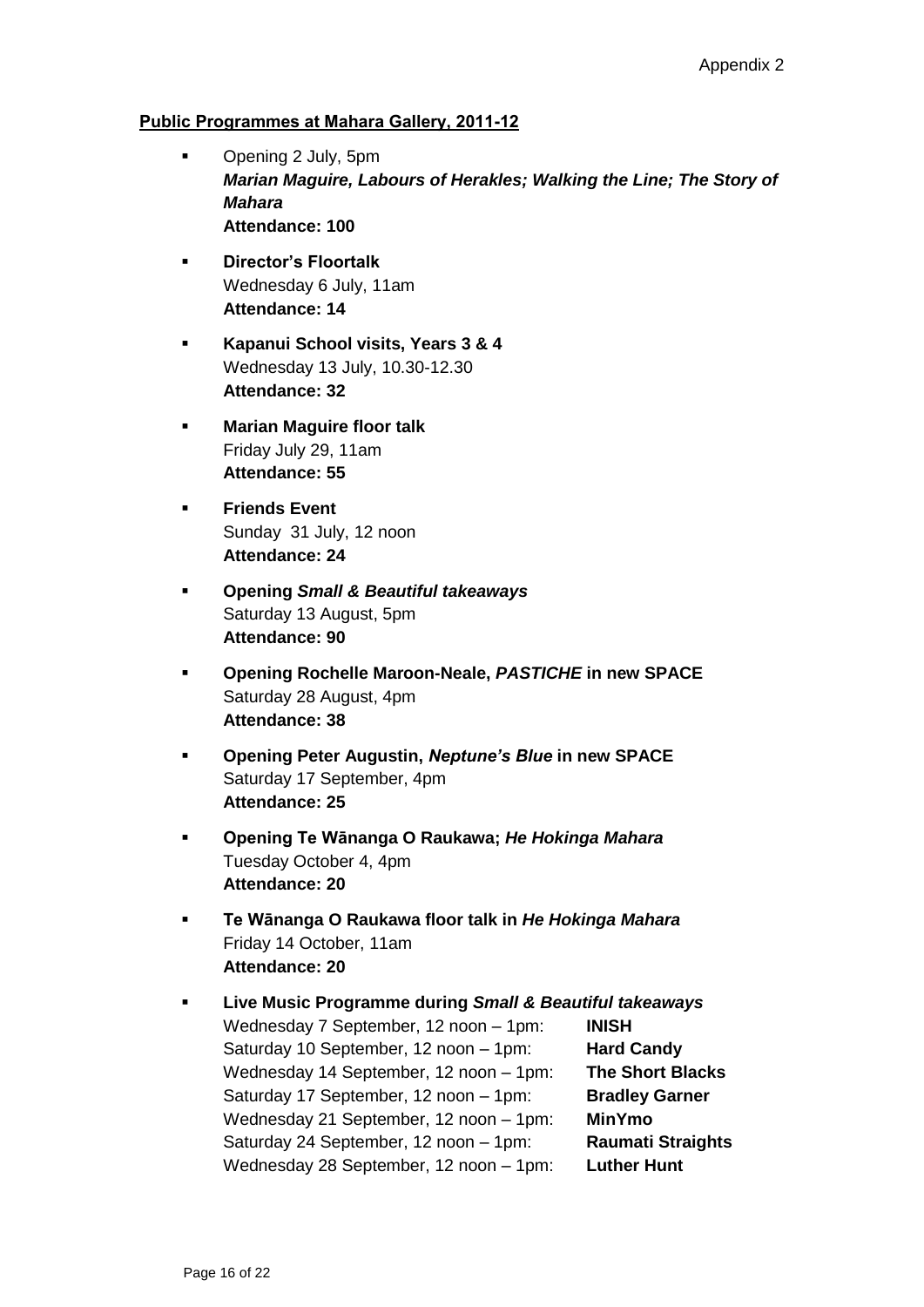Saturday 15 October, 12 noon – 2pm**: Bradley Garner and friends with live acoustic music Total attendance: 126**

- **School group visit from Kapanui Primary School** Thursday 29 September **Attendance: 64**
- **Launch of the Kāpiti ArtsTrail** Friday 30 September, 5pm **Attendance: 53**
- **Kāpiti Arts Trail Weekend** Saturday & Sunday, 1 & 2 October, 10am-4pm **Attendance: 276**
- **Book Launch, Errol Collier with special guest Hon. Tariana Turia** Friday 14 October, 5.30pm **Attendance: 70+**
- **Weaving & Carving Demonstrations by artists from Te Wānanga o Raukawa** Friday 28 October and Friday 4 November, 11am-1pm **Total attendance: 58**
- **Waikanae School Whanau Group visit during weaving and carving demonstration** on Friday 4 November 11am-1pm **Attendance: 25**
- **Friends event: Tim Beaglehole and the Victoria University Collection** Sunday 6 November, 4-6pm **Attendance: 47 (included 6 from Victoria Foundation)**
- **Guided Tour for Pataka Friends group** Tuesday 8 November, 1pm **Attendance: 8**
- **Group visit from UCOL (Whanganui) students and Marty Vreede** Wednesday 9 November **Attendance: 13**
- **Opening for** *Celebrate Kate / Whakanuia a Kate* Saturday 19 November, 5pm **Attendance: 70**
- **Artists' Floortalk with Hemi Macgregor and Kura Puke Wednesday 23 November, 11am – 12 noon Attendance: 26**
- **Opening for Barbara Strathdee, Morgan Rothwell and Roger Hart with live music by Sasana**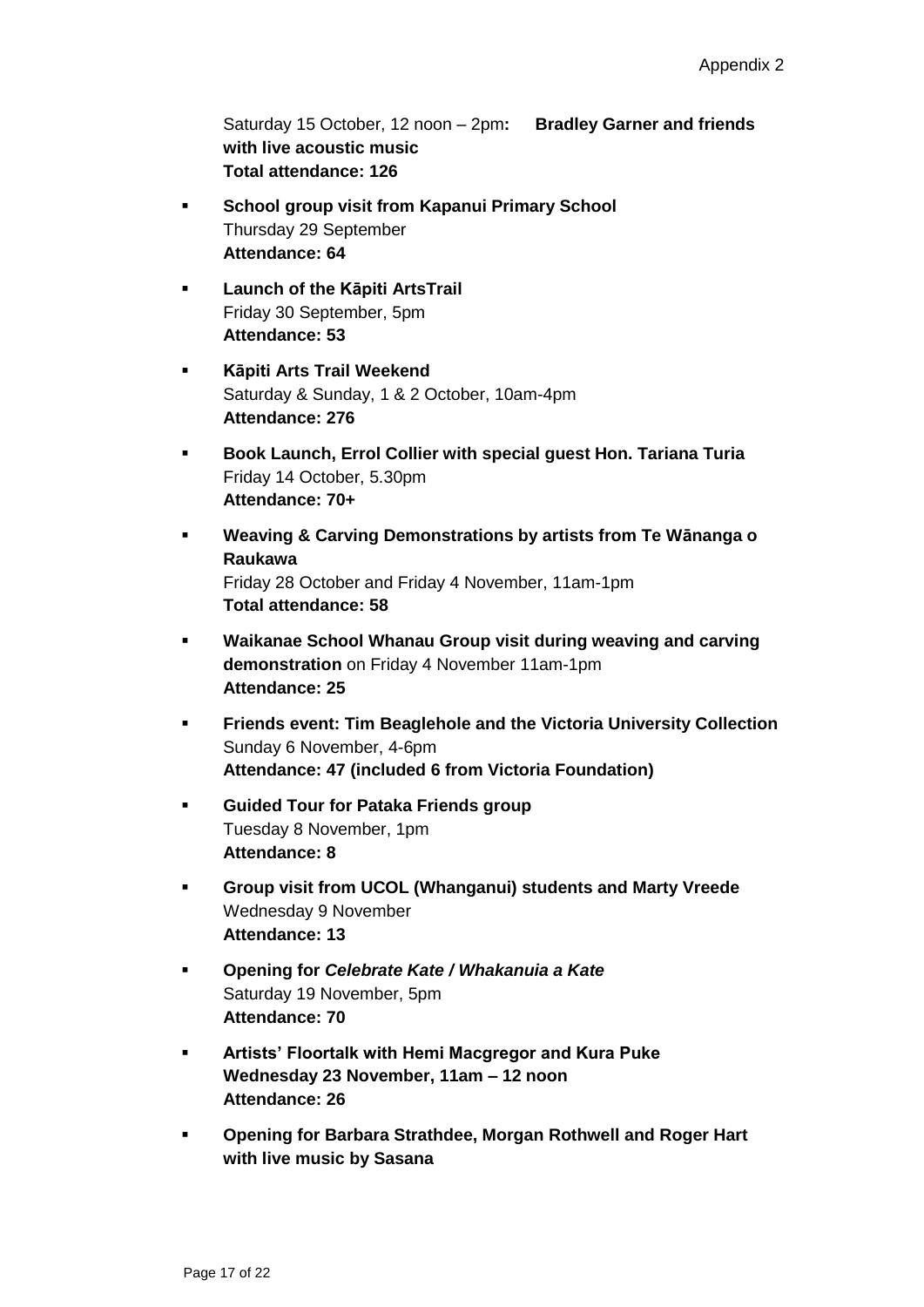Saturday 21 January, 5pm **Attendance: 100**

- **Artist's Floortalk with Barbara Strathdee** Wednesday 25 January, 11am – 12 noon **Attendance: 22**
- **Watercolour Group** Monday 30 January, 10am **Attendance: 9**
- **Artist's Floortalk with Jil Hemming and Morgan Rothwell** Wednesday 1 February, 11am – 12 noon **Attendance: 30**
- **Family Game Days (Cloak of Protection)** Tuesdays 24 and 31 January, 11am – 2pm Saturdays 28 January and 4 February, 11am – 2pm **Attendance: 28**
- **Opening for Robyn Kahukiwa,** *Maumahara: Remember,* Saturday 25 February, 5pm **Attendance: 60**
- **Curator's Floortalk with Hinemoa Hilliard** Wednesday 29 February, 11am – 12 noon **Attendance: 48**
- **Waikanae and Kapanui Primary School Groups**  Wednesday 8 Feb **Rm 19 Waikanae School – Attendance 32** Thursday 9 Feb **Kapanui School (Rm 11, 18 & 13) – Attendance 99** Tuesday 14 Feb **Rms 10 & 12 Waikanae School – Attendance 62** Wednesday 15 Feb **Rm 11 Waikanae School – Attendance 27** Thursday 16 Feb **Rms 12 & 19 Kapanui School – Attendance 62 Total attendance: 282**
- **Jasmine Bailey and Nicola Easthope in out of gallery school visits to help them develop new work for** *Native Habitats* Tuesday 6 March – Thursday 8 March
- **Waikanae Kindergarten visit** Thursday 8 March **Attendance: 58**
- **Te Wānanga O Raukawa weaving and carving students** Friday 9 March **Attendance: 14**
- **Lytton High School, Gisborne Trip to the NZ International Arts Festival,** Saturday 10 March **Attendance: 23**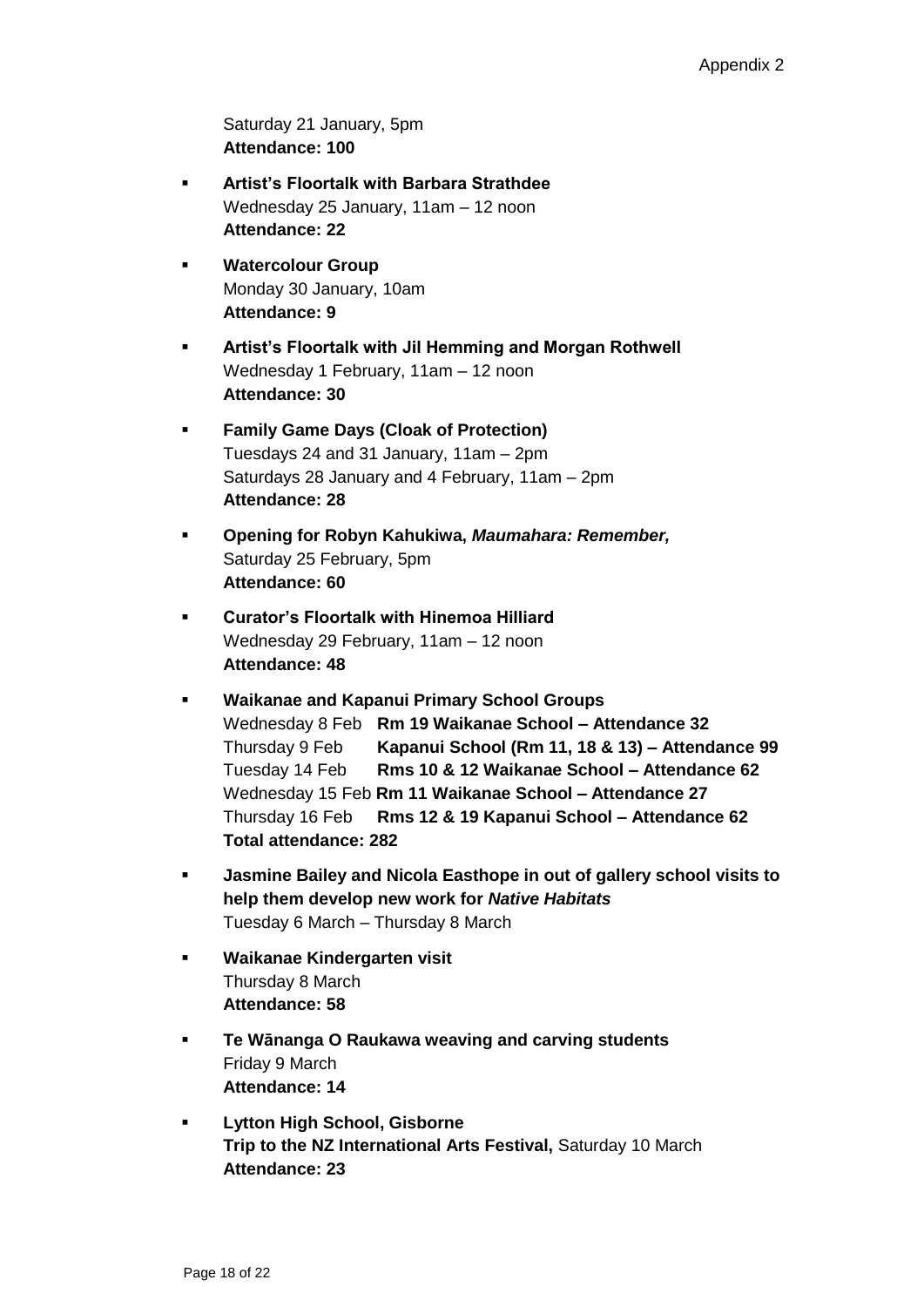- **Te Wānanga O Raukawa weaving and carving students** Tuesday 13 March **Attendance: 12**
- **Putahi a Toi students from Massey University** Friday 16 March **Attendance: 10**
- **Levin Intermediate group** Friday 16 March **Attendance: 11**
- **The Photo School students and Murray Lloyd** Thursday 22 March **Attendance: 7**
- **Friends of Mahara event: Rob Cherry** Sunday 1 April **Attendance: 21**
- **Easter Market in Mahara Place** Saturday 7 April **Attendance: 130**
- **Otaki College group** Saturday 14 April **Attendance: 15**
- **Book Launch,** *Robyn Kahukiwa***,** *Maumahara : Remember* Friday 20 April **Attendance: 45**
- **Federation of University Graduate Women group** Monday 23 April **Attendance: 29**
- **Paraparaumu College Integrated Studies Unit** Tuesday 24 April **Attendance: 24**
- **Kāpiti College Group** Friday 27 April **Attendance: 17**
- *Native Habitats: Waikanae Children's Creations* **opening** Friday 4 May, 4pm **Attendance: 220+**
- *Mahara Arts Review* **opening** Saturday 5 May, 5pm **Attendance: 180+**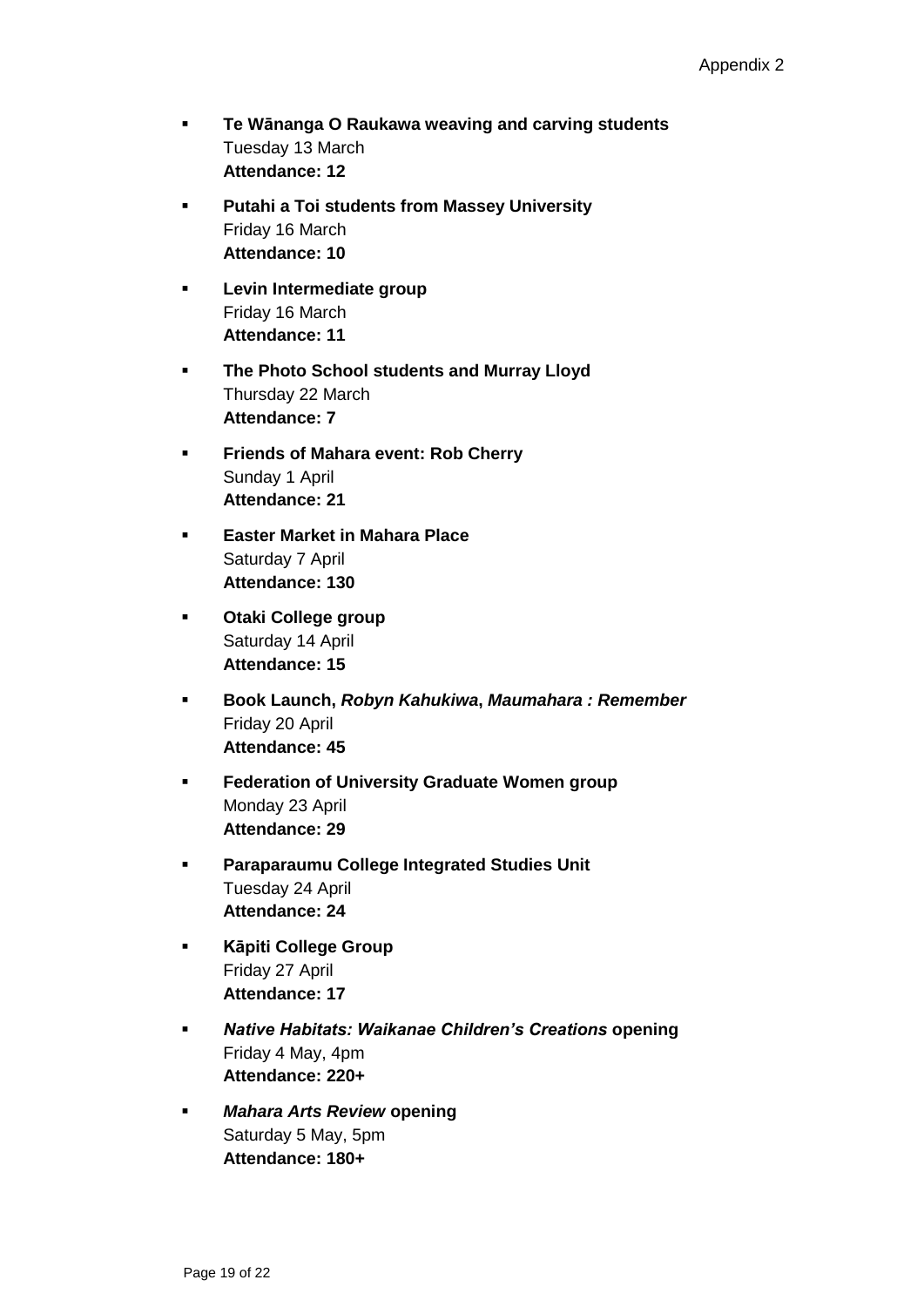- **Waitohu School visit** Monday 14 May, 2012 **Attendance: 248 (entire school visited)**
- **Kapanui School visit (2 classes)** Thursday 17 May, 2012 **Attendance: 61**
- **Manawatu College visit** Friday 18 May, 2012 **Attendance: 17**
- **Live Music @ Mahara with Hard Candy** Saturday 26 May, 2012 **Attendance: 19**
- **Friends of Mahara Event: Marian Scott-Rowe** Sunday 27 May, 2012 **Attendance: 41**
- **Waikanae School visit (2 classes)** Tuesday 29 May, 2012 **Attendance: 62**
- **Mana U3A Group visit** Tuesday 5 June, 2012 **Attendance: 13**
- *Native Habitats: Waikanae Children's Creations* **Book launch** Friday 15 June, 2012 **Attendance: 35**
- **Waikanae Montessori Pre-school visit** Friday 15 June, 2012 **Attendance: 39**
- *Mahara Arts Review* **People's Choice Award Presentation with live music by Shayn Hurricane Wills** Saturday 23 June, 2012 **Attendance: 22**
- **Life Drawing at Mahara Thursdays Total attendance: 168**

# **TOTAL ATTENDANCE FOR PUBLIC PROGRAMMES AT GALLERY: 3,374**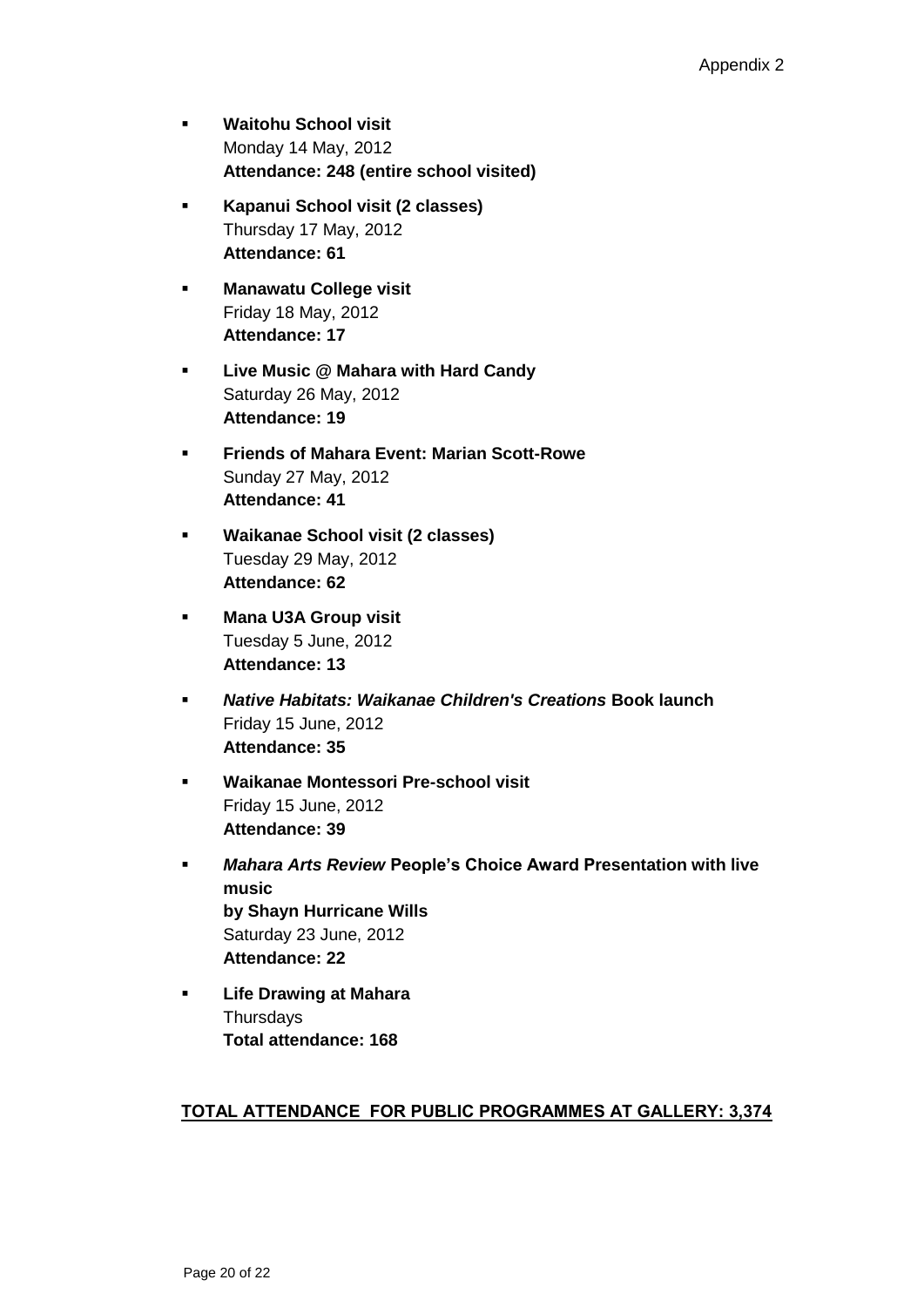# **A SELECTION OF COMMENTS FROM THE VISITORS BOOK:**

## **Small & Beautiful takeaways, (13 August – 14 November 2011)**

21/9 **Vivien Beere, W. Australia**. 'Always good to visit.' Esp love Phil Quinn's work.'

23/9 **Collin & Sylvie, Waikanae.** 'Splendiforous!!'

23/9 **G. Phillips, Levin.** 'Lovely to see local & variety.'

2/10 **S. Marshall. Johnsonville**. 'Well worth the visit.'

13/10 **Kela Thompson, Te Horo**. 'A great asset.'

14/11 **Hans Gustafon & friends, Arvika, Sweden.** 'Lovely' 'Very interesting' 'Fantastic!'

## **Robyn Kahukiwa, Maumahara, Remember (26 February – 29 April 2012)**

8/3 **Jan Blayney, Wellington.** 'So forceful- excellent.'

9/3 **Tuihana Nikora-Whiting, Otaki.** 'Absolutely awesome."Very big fan of Robyn".'

10/3 **Alison Barclay, Lytton High School, Gisborne.** 'What a special opportunity.'

10/3 **Thomas Begutin, France. '**Une belle lecon de culture!'

14/4. **Puhiwahine Tibble, Otaki**. 'Ataahua!!!'

15/3 **Bryan and Margaret Hardie Boys, Nelson**. 'Came here as part of our trip to the Festival – loved it. Thank you.'

31/3 **David Puddifoot, London, England**, 'Loved the work and the things it has to say.'

23/3 **Julie Burns, Wellington.** 'Thank you for this very important exhibition. 'Awesome'.'

3/3 **Anne Barns, Camperdown, Sydney.** 'A powerful testament.'

12/4 **Lisa Clapcott, Te Horo Beach,** 'My third time!'

14/4 **Jenny Neligan, Wellington.** 'beautifully curated, superbly hung and arranged show. Survey shows are so interesting.'

18/4 **K. Spicer, Medstead, Hampshire, England.** 'Exciting, thoughtful.'

26/4**, John Baxter, Paekakariki.** 'Mahara tonu teahua.'